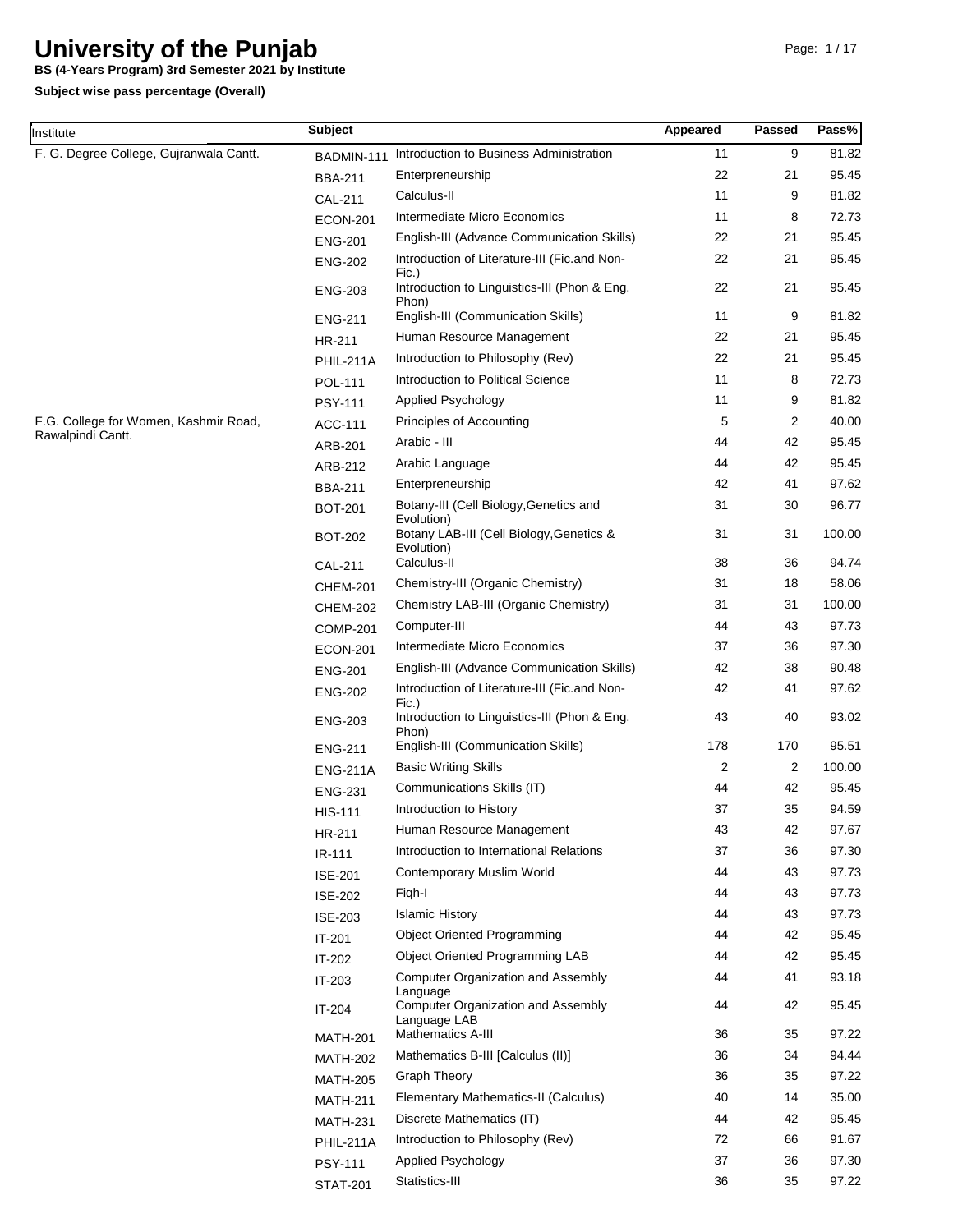**BS (4-Years Program) 3rd Semester 2021 by Institute**

| nstitute                                     | <b>Subject</b>                   |                                                                                                     | Appeared | <b>Passed</b> | Pass%  |
|----------------------------------------------|----------------------------------|-----------------------------------------------------------------------------------------------------|----------|---------------|--------|
| F.G. College for Women, Kashmir Road,        | <b>STAT-202</b>                  | <b>Statistics LAB-III</b>                                                                           | 36       | 34            | 94.44  |
| Rawalpindi Cantt.                            | <b>STAT-211</b>                  | <b>Elementary Statistics</b>                                                                        | 31       | 26            | 83.87  |
|                                              | <b>URDU-201</b>                  | Shairi Isnaaf - Taruf o Tafheem-II                                                                  | 30       | 26            | 86.67  |
|                                              | <b>URDU-202</b>                  | Adabi Istalahaat                                                                                    | 30       | 26            | 86.67  |
|                                              | <b>URDU-203</b>                  | Nasri Isnaaf - Taruf o Tafheem-I                                                                    | 30       | 26            | 86.67  |
|                                              | ZOOL-201                         | Zoology-III (Biochemistry)                                                                          | 31       | 31            | 100.00 |
|                                              | ZOOL-202                         | Zoology-III (Biochemistry)                                                                          | 31       | 30            | 96.77  |
| F.G. Liaquat Ali Degree College for Boys,    | <b>BBA-211</b>                   | Enterpreneurship                                                                                    | 8        | 8             | 100.00 |
| Peshawar Road, Rawalpindi.                   | <b>ENG-201</b>                   | English-III (Advance Communication Skills)                                                          | 8        | 8             | 100.00 |
|                                              | <b>ENG-202</b>                   | Introduction of Literature-III (Fic.and Non-<br>Fic.)                                               | 8        | 8             | 100.00 |
|                                              | <b>ENG-203</b>                   | Introduction to Linguistics-III (Phon & Eng.<br>Phon)                                               | 8        | 8             | 100.00 |
|                                              | HR-211                           | Human Resource Management                                                                           | 8        | 8             | 100.00 |
|                                              | PHIL-211A                        | Introduction to Philosophy (Rev)                                                                    | 8        | 8             | 100.00 |
| Federal Government College for Boys, Wah     | <b>ENG-211</b>                   | English-III (Communication Skills)                                                                  | 5        |               | .00.   |
| Cantt.                                       | <b>MATH-201</b>                  | <b>Mathematics A-III</b>                                                                            | 5        |               | .00.   |
|                                              | <b>MATH-202</b>                  | Mathematics B-III [Calculus (II)]                                                                   | 5        |               | .00.   |
|                                              | <b>MATH-205</b>                  | <b>Graph Theory</b>                                                                                 | 5        |               | .00.   |
|                                              | PHY-211                          | Physics-III (Electricity & Magnetism)                                                               | 5        |               | .00.   |
|                                              | <b>PHY-212</b>                   | Physics LAB-III (Electricity & Magnetism)                                                           | 5        |               | .00.   |
| Federal Government College for Women, Abid   | <b>CAL-211</b>                   | Calculus-II                                                                                         | 12       | 11            | 91.67  |
| Majid Road, Rawalpindi                       | <b>ECON-201</b>                  | Intermediate Micro Economics                                                                        | 12       | 11            | 91.67  |
|                                              | EDU-111                          | Introduction to Education                                                                           | 12       | 10            | 83.33  |
|                                              | <b>ENG-211</b>                   | English-III (Communication Skills)                                                                  | 12       | 11            | 91.67  |
|                                              | <b>HIS-111</b>                   | Introduction to History                                                                             | 12       | 1             | 8.33   |
|                                              | <b>POL-111</b>                   | Introduction to Political Science                                                                   | 12       | 11            | 91.67  |
| Federal Government Degree College No.1,      | <b>ENG-211</b>                   | English-III (Communication Skills)                                                                  | 10       | 10            | 100.00 |
| Lahore Cantt.                                | <b>MATH-201</b>                  | <b>Mathematics A-III</b>                                                                            | 9        | 9             | 100.00 |
|                                              | <b>MATH-202</b>                  | Mathematics B-III [Calculus (II)]                                                                   | 9        | 9             | 100.00 |
|                                              | <b>MATH-205</b>                  | <b>Graph Theory</b>                                                                                 | 9        | 8             | 88.89  |
|                                              | <b>PHIL-211A</b>                 | Introduction to Philosophy (Rev)                                                                    | 1        | 1             | 100.00 |
|                                              | <b>STAT-201</b>                  | Statistics-III                                                                                      | 9        | 9             | 100.00 |
|                                              | <b>STAT-202</b>                  | <b>Statistics LAB-III</b>                                                                           | 9        | 8             | 88.89  |
|                                              | <b>STAT-211</b>                  | <b>Elementary Statistics</b>                                                                        | 1        | 1             | 100.00 |
|                                              | <b>URDU-201</b>                  | Shairi Isnaaf - Taruf o Tafheem-II                                                                  | 1        | 1             | 100.00 |
|                                              | <b>URDU-202</b>                  | Adabi Istalahaat                                                                                    | 1        | 1             | 100.00 |
|                                              | <b>URDU-203</b>                  | Nasri Isnaaf - Taruf o Tafheem-I                                                                    | 1        | 1             | 100.00 |
| Federal Government Post Graduate College for | ARB-201                          | Arabic - III                                                                                        | 34       | 33            | 97.06  |
| Women, Wah Cantt.                            | ARB-212                          | Arabic Language                                                                                     | 25       | 23            | 92.00  |
|                                              | <b>BBA-211</b>                   | Enterpreneurship                                                                                    | 32       | 32            | 100.00 |
|                                              | <b>BOT-201</b>                   | Botany-III (Cell Biology, Genetics and                                                              | 33       | 31            | 93.94  |
|                                              | <b>BOT-202</b>                   | Evolution)<br>Botany LAB-III (Cell Biology, Genetics &                                              | 33       | 31            | 93.94  |
|                                              |                                  | Evolution)<br>Calculus-II                                                                           | 34       | 32            | 94.12  |
|                                              | <b>CAL-211</b>                   | Chemistry-III (Organic Chemistry)                                                                   | 33       | 30            | 90.91  |
|                                              | <b>CHEM-201</b>                  | Chemistry LAB-III (Organic Chemistry)                                                               | 33       | 31            | 93.94  |
|                                              | <b>CHEM-202</b>                  | Computer-III                                                                                        | 34       | 33            | 97.06  |
|                                              | <b>COMP-201</b>                  | Intermediate Micro Economics                                                                        | 34       | 32            | 94.12  |
|                                              | <b>ECON-201</b>                  |                                                                                                     | 32       | 32            | 100.00 |
|                                              | <b>ENG-201</b><br><b>ENG-202</b> | English-III (Advance Communication Skills)<br>Introduction of Literature-III (Fic.and Non-<br>Fic.) | 32       | 32            | 100.00 |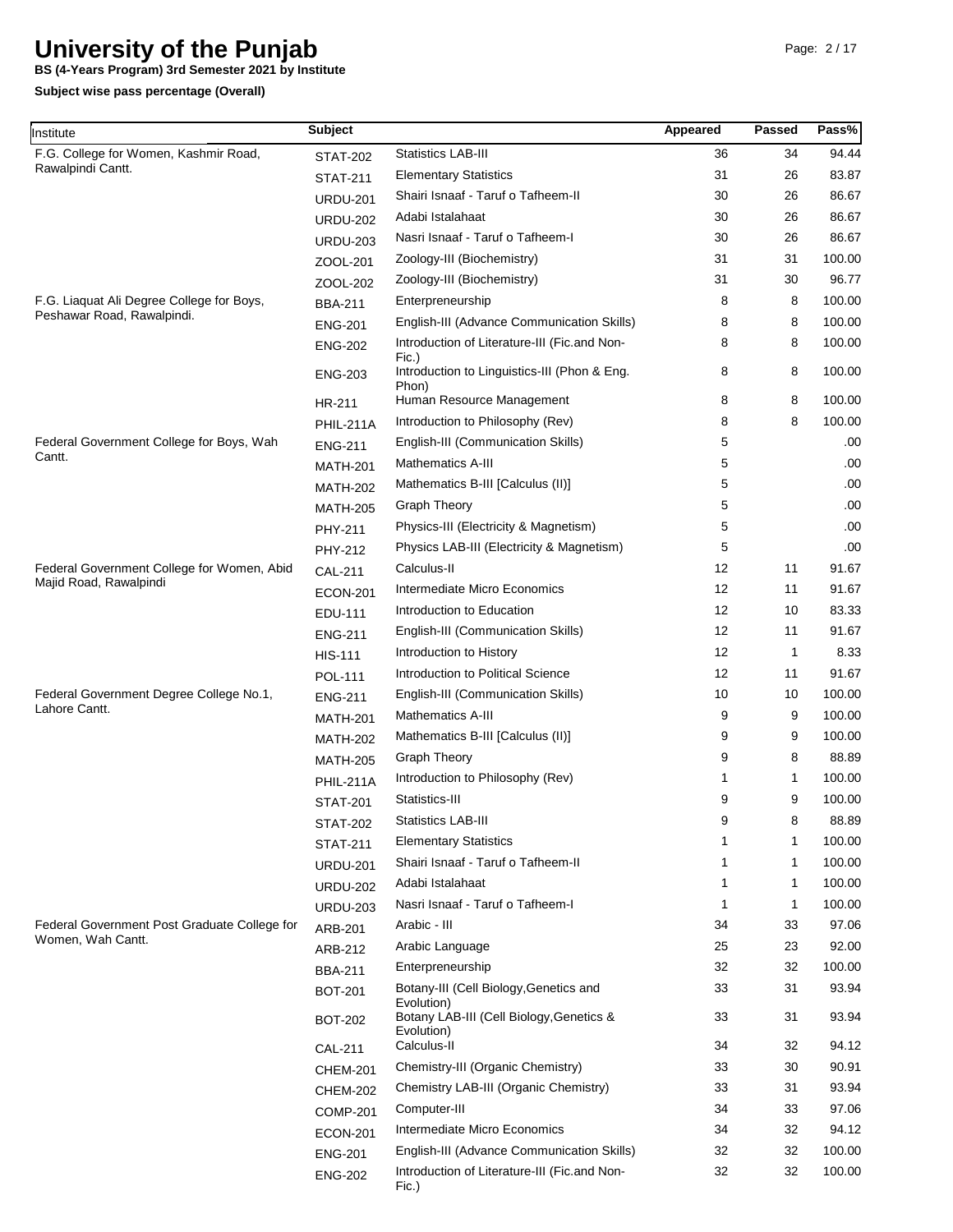**BS (4-Years Program) 3rd Semester 2021 by Institute**

| Institute                                                         | <b>Subject</b>   |                                                           | Appeared | Passed         | Pass%  |
|-------------------------------------------------------------------|------------------|-----------------------------------------------------------|----------|----------------|--------|
| Federal Government Post Graduate College for<br>Women, Wah Cantt. | <b>ENG-203</b>   | Introduction to Linguistics-III (Phon & Eng.<br>Phon)     | 32       | 21             | 65.63  |
|                                                                   | <b>ENG-211</b>   | English-III (Communication Skills)                        | 131      | 126            | 96.18  |
|                                                                   | <b>ENG-231</b>   | Communications Skills (IT)                                | 25       | 23             | 92.00  |
|                                                                   | HR-211           | Human Resource Management                                 | 32       | 32             | 100.00 |
|                                                                   | IR-111           | Introduction to International Relations                   | 34       | 32             | 94.12  |
|                                                                   | <b>ISE-201</b>   | Contemporary Muslim World                                 | 34       | 33             | 97.06  |
|                                                                   | <b>ISE-202</b>   | Figh-I                                                    | 34       | 33             | 97.06  |
|                                                                   | <b>ISE-203</b>   | <b>Islamic History</b>                                    | 34       | 33             | 97.06  |
|                                                                   | IT-201           | <b>Object Oriented Programming</b>                        | 25       | 22             | 88.00  |
|                                                                   | IT-202           | Object Oriented Programming LAB                           | 25       | 23             | 92.00  |
|                                                                   | IT-203           | <b>Computer Organization and Assembly</b><br>Language     | 25       | 23             | 92.00  |
|                                                                   | IT-204           | <b>Computer Organization and Assembly</b><br>Language LAB | 25       | 23             | 92.00  |
|                                                                   | <b>MATH-201</b>  | Mathematics A-III                                         | 30       | 30             | 100.00 |
|                                                                   | <b>MATH-202</b>  | Mathematics B-III [Calculus (II)]                         | 30       | 30             | 100.00 |
|                                                                   | <b>MATH-205</b>  | <b>Graph Theory</b>                                       | 30       | 30             | 100.00 |
|                                                                   | <b>MATH-211</b>  | Elementary Mathematics-II (Calculus)                      | 33       | 29             | 87.88  |
|                                                                   | <b>MATH-231</b>  | Discrete Mathematics (IT)                                 | 25       | 23             | 92.00  |
|                                                                   | <b>PHIL-211A</b> | Introduction to Philosophy (Rev)                          | 32       | 32             | 100.00 |
|                                                                   | PHY-211          | Physics-III (Electricity & Magnetism)                     | 30       | 28             | 93.33  |
|                                                                   | PHY-212          | Physics LAB-III (Electricity & Magnetism)                 | 30       | 30             | 100.00 |
|                                                                   | SOC-111          | Introduction to Sociology                                 | 34       | 32             | 94.12  |
|                                                                   | <b>URDU-111</b>  | Introduction to Urdu                                      | 34       | 32             | 94.12  |
|                                                                   | ZOOL-201         | Zoology-III (Biochemistry)                                | 33       | 31             | 93.94  |
|                                                                   | ZOOL-202         | Zoology-III (Biochemistry)                                | 33       | 31             | 93.94  |
| Federal Government Sir Syed Degree College,                       | BADMIN-111       | Introduction to Business Administration                   | 21       | 15             | 71.43  |
| Rawalpindi Cantt.                                                 | <b>BLAW-111</b>  | Introduction to Business Law                              | 21       | 14             | 66.67  |
|                                                                   | <b>CAL-211</b>   | Calculus-II                                               | 21       | 15             | 71.43  |
|                                                                   | <b>COMP-211</b>  | Computer Science-I                                        | 15       | 10             | 66.67  |
|                                                                   | <b>ECON-201</b>  | Intermediate Micro Economics                              | 21       | 13             | 61.90  |
|                                                                   | <b>ENG-211</b>   | English-III (Communication Skills)                        | 49       | 36             | 73.47  |
|                                                                   | <b>HIS-111</b>   | Introduction to History                                   | 21       | 15             | 71.43  |
|                                                                   | <b>MATH-201</b>  | <b>Mathematics A-III</b>                                  | 9        | 7              | 77.78  |
|                                                                   | <b>MATH-202</b>  | Mathematics B-III [Calculus (II)]                         | 9        | $\overline{7}$ | 77.78  |
|                                                                   | <b>MATH-205</b>  | <b>Graph Theory</b>                                       | 9        | 7              | 77.78  |
|                                                                   | <b>MATH-221</b>  | <b>Differential Equations-I</b>                           | 15       | 10             | 66.67  |
|                                                                   | <b>MATH-222</b>  | <b>Pure Mathematics</b>                                   | 15       | 9              | 60.00  |
|                                                                   | <b>PHIL-211A</b> | Introduction to Philosophy (Rev)                          | 4        | 3              | 75.00  |
|                                                                   | <b>PHY-201</b>   | Concepts of Modern Physics                                | 15       | 10             | 66.67  |
|                                                                   | PHY-202          | General Physics Lab-I                                     | 15       | 9              | 60.00  |
|                                                                   | PHY-211          | Physics-III (Electricity & Magnetism)                     | 3        | 3              | 100.00 |
|                                                                   | PHY-212          | Physics LAB-III (Electricity & Magnetism)                 | 3        | 3              | 100.00 |
|                                                                   | <b>STAT-201</b>  | Statistics-III                                            | 6        | 4              | 66.67  |
|                                                                   | <b>STAT-202</b>  | Statistics LAB-III                                        | 6        | 4              | 66.67  |
|                                                                   | <b>STAT-211</b>  | <b>Elementary Statistics</b>                              | 4        | 3              | 75.00  |
|                                                                   | <b>URDU-201</b>  | Shairi Isnaaf - Taruf o Tafheem-II                        | 4        | 3              | 75.00  |
|                                                                   | <b>URDU-202</b>  | Adabi Istalahaat                                          | 4        | 3              | 75.00  |
|                                                                   | <b>URDU-203</b>  | Nasri Isnaaf - Taruf o Tafheem-I                          | 4        | 3              | 75.00  |
| Government Allama Iqbal College, Sialkot                          | ACC-111          | Principles of Accounting                                  | 21       | 7              | 33.33  |
|                                                                   | ARB-201          | Arabic - III                                              | 30       | 26             | 86.67  |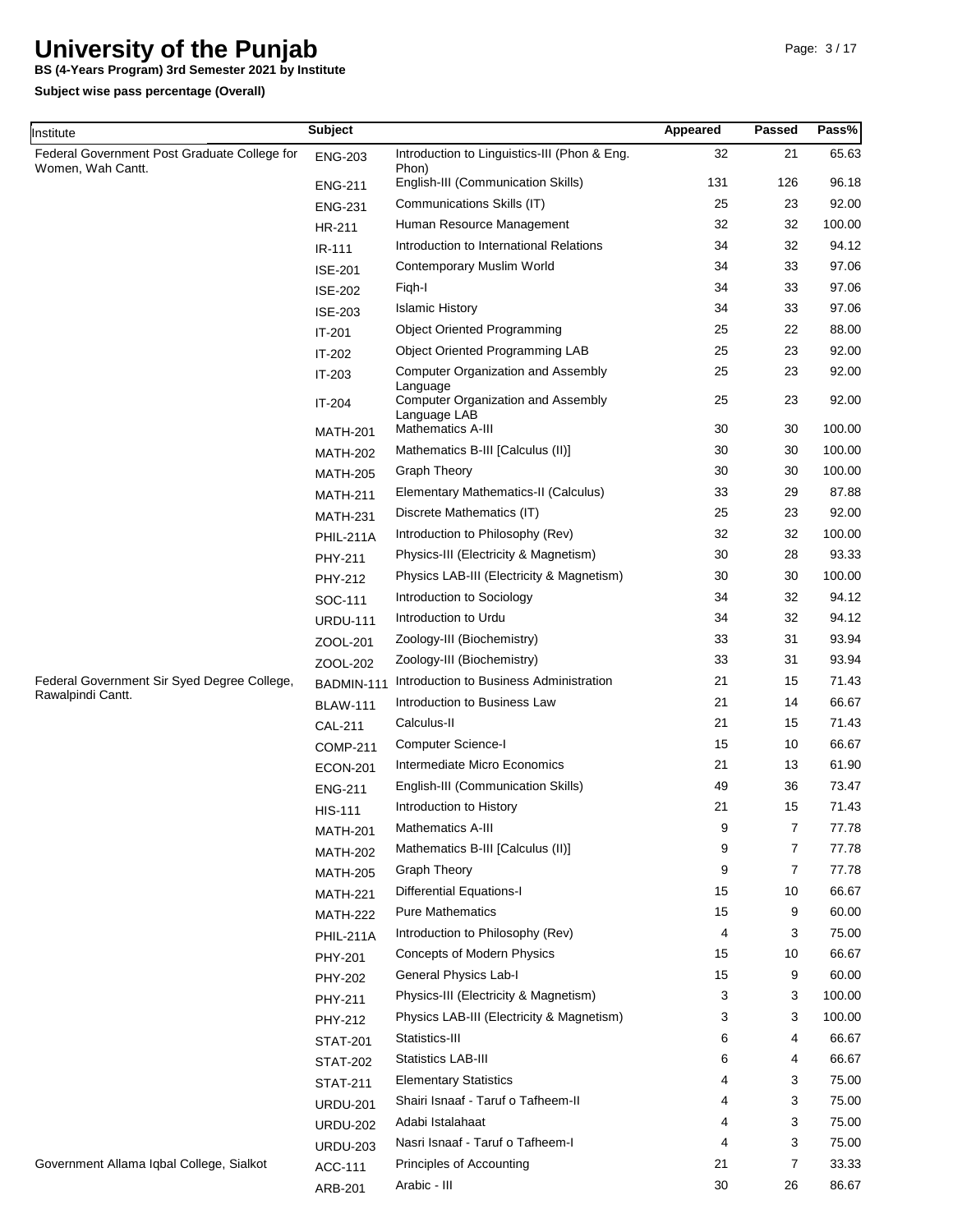**BS (4-Years Program) 3rd Semester 2021 by Institute**

**Subject wise pass percentage (Overall)**

| nstitute                                                    | <b>Subject</b>                      |                                                                                                  | Appeared | <b>Passed</b> | Pass%          |
|-------------------------------------------------------------|-------------------------------------|--------------------------------------------------------------------------------------------------|----------|---------------|----------------|
| Government Allama Iqbal College, Sialkot                    | BADMIN-111                          | Introduction to Business Administration                                                          | 21       | 14            | 66.67          |
|                                                             | <b>CAL-211</b>                      | Calculus-II                                                                                      | 21       | 14            | 66.67          |
|                                                             | <b>COMP-201</b>                     | Computer-III                                                                                     | 30       | 21            | 70.00          |
|                                                             | <b>ECON-201</b>                     | Intermediate Micro Economics                                                                     | 21       | 13            | 61.90          |
|                                                             | <b>ENG-211</b>                      | English-III (Communication Skills)                                                               | 51       | 40            | 78.43          |
|                                                             | <b>ISE-201</b>                      | Contemporary Muslim World                                                                        | 30       | 26            | 86.67          |
|                                                             | <b>ISE-202</b>                      | Figh-I                                                                                           | 30       | 26            | 86.67          |
|                                                             | <b>ISE-203</b>                      | <b>Islamic History</b>                                                                           | 30       | 26            | 86.67          |
|                                                             | <b>POL-111</b>                      | Introduction to Political Science                                                                | 21       | 14            | 66.67          |
| Government College for Women Township,                      | <b>ENG-215</b>                      | Tech Writing & Presentation Skills of Eng                                                        | 33       | 30            | 90.91          |
| Lahore                                                      | <b>HPE-201</b>                      | (Comp 7)<br>Application of Computer in Physical Edu.                                             | 33       | 20            | 60.61          |
|                                                             | HPE-201PRC                          | (Comp 8)<br>Application of Computer in Physical Edu.<br>(Comp 8)                                 | 33       | 29            | 87.88          |
|                                                             | <b>HPE-202</b>                      | Talent Identification in Sports                                                                  | 33       | 31            | 93.94          |
|                                                             | <b>HPE-203</b>                      | Basics of Human Anatomy (Foundation 6)                                                           | 33       | 29            | 87.88          |
|                                                             | <b>HPE-204</b>                      | Games-III (Squash, T-Tennis, Vball, Hndball<br>& Cric)                                           | 33       | 30            | 90.91          |
|                                                             | <b>HPE-205</b>                      | Athletics-III (Jump Events)                                                                      | 33       | 31            | 93.94          |
|                                                             | <b>HPE-206</b>                      | Gymnastics-II (Drills and Rhythmic<br>Exercises)                                                 | 33       | 30            | 90.91          |
| Government College for Women, Karkhana<br>Bazar, Faisalabad | <b>BBA-211</b>                      | Enterpreneurship                                                                                 | 47       | 42            | 89.36          |
|                                                             | <b>BOT-201</b>                      | Botany-III (Cell Biology, Genetics and<br>Evolution)<br>Botany LAB-III (Cell Biology, Genetics & | 22<br>22 | 19<br>19      | 86.36<br>86.36 |
|                                                             | <b>BOT-202</b>                      | Evolution)<br>Calculus-II                                                                        | 15       | 10            | 66.67          |
|                                                             | <b>CAL-211</b>                      | Chemistry-III (Organic Chemistry)                                                                | 23       | 14            | 60.87          |
|                                                             | <b>CHEM-201</b>                     | Chemistry LAB-III (Organic Chemistry)                                                            | 22       | 19            | 86.36          |
|                                                             | <b>CHEM-202</b>                     | <b>Computer Science-I</b>                                                                        | 8        |               | .00            |
|                                                             | <b>COMP-211</b>                     | Intermediate Micro Economics                                                                     | 15       | 8             | 53.33          |
|                                                             | <b>ECON-201</b>                     | English-III (Advance Communication Skills)                                                       | 47       | 46            | 97.87          |
|                                                             | <b>ENG-201</b>                      | Introduction of Literature-III (Fic.and Non-                                                     | 47       | 46            | 97.87          |
|                                                             | <b>ENG-202</b><br><b>ENG-203</b>    | Fic.)<br>Introduction to Linguistics-III (Phon & Eng.                                            | 47       | 46            | 97.87          |
|                                                             |                                     | Phon)<br>English-III (Communication Skills)                                                      | 45       | 29            | 64.44          |
|                                                             | <b>ENG-211</b>                      | Human Resource Management                                                                        | 47       | 44            | 93.62          |
|                                                             | HR-211                              | Introduction to International Relations                                                          | 15       | 10            | 66.67          |
|                                                             | IR-111                              | Elementary Mathematics-II (Calculus)                                                             | 43       | 24            | 55.81          |
|                                                             | <b>MATH-211</b>                     | <b>Differential Equations-I</b>                                                                  | 8        |               | .00.           |
|                                                             | <b>MATH-221</b>                     | <b>Pure Mathematics</b>                                                                          | 8        |               | .00            |
|                                                             | <b>MATH-222</b><br><b>PHIL-211A</b> | Introduction to Philosophy (Rev)                                                                 | 47       | 45            | 95.74          |
|                                                             | PHY-201                             | Concepts of Modern Physics                                                                       | 8        |               | .00            |
|                                                             |                                     | General Physics Lab-I                                                                            | 8        |               | .00            |
|                                                             | PHY-202                             | Applied Psychology                                                                               | 15       | 10            | 66.67          |
|                                                             | <b>PSY-111</b>                      | Introduction to Sociology                                                                        | 15       | 10            | 66.67          |
|                                                             | SOC-111                             | Zoology-III (Biochemistry)                                                                       | 25       | 21            | 84.00          |
|                                                             | ZOOL-201                            | Zoology-III (Biochemistry)                                                                       | 22       | 19            | 86.36          |
| Government College for Women, Wahdat                        | ZOOL-202                            | Cognitive Psychology                                                                             | 34       | 34            | 100.00         |
| Colony, Lahore                                              | APSY-231                            | Environmental Psychology (Revised)                                                               | 34       | 33            | 97.06          |
|                                                             | APSY-232                            | Arabic Language                                                                                  | 53       | 53            | 100.00         |
|                                                             | ARB-212                             | Enterpreneurship                                                                                 | 24       | 24            | 100.00         |
|                                                             | <b>BBA-211</b>                      | Biology                                                                                          | 34       | 34            | 100.00         |
|                                                             | <b>BIO-112</b>                      | Calculus-II                                                                                      | 25       | 20            | 80.00          |
|                                                             | <b>CAL-211</b>                      |                                                                                                  |          |               |                |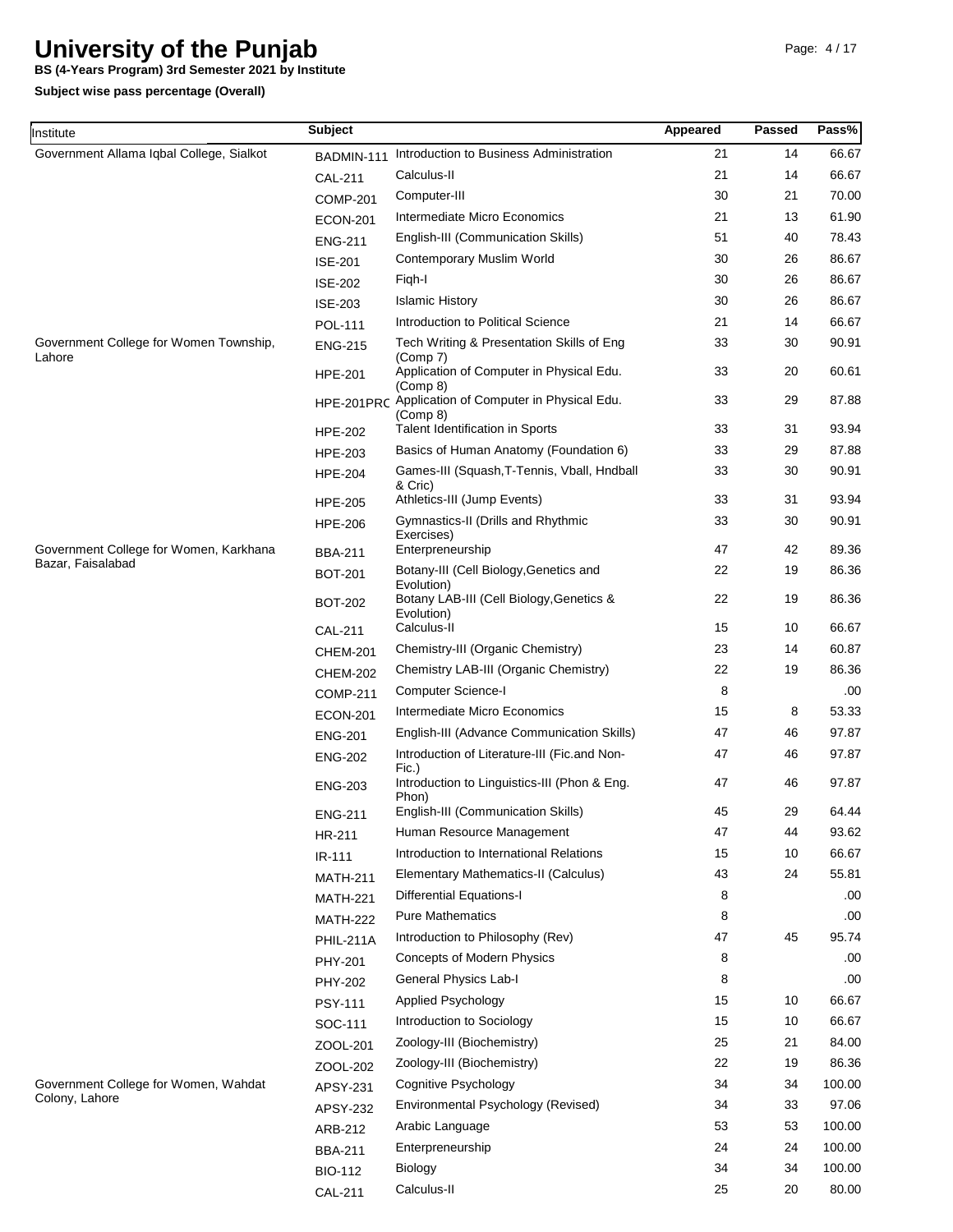**BS (4-Years Program) 3rd Semester 2021 by Institute**

**Subject**

**Subject wise pass percentage (Overall)**

Institute

**Passed**

**Pass%**

**Appeared**

| Government College for Women, Wahdat   | <b>COMM-201</b>  | Advanced Financial Accounting-I                           | 24 | 21 | 87.50  |
|----------------------------------------|------------------|-----------------------------------------------------------|----|----|--------|
| Colony, Lahore                         | <b>COMM-202</b>  | Business & Industrial Law                                 | 24 | 21 | 87.50  |
|                                        | <b>COMM-203</b>  | Income Tax Law                                            | 24 | 21 | 87.50  |
|                                        | <b>COMM-204</b>  | Money Banking & Finance                                   | 24 | 21 | 87.50  |
|                                        | <b>COMP-211</b>  | Computer Science-I                                        | 19 | 15 | 78.95  |
|                                        | <b>ECON-201</b>  | Intermediate Micro Economics                              | 24 | 20 | 83.33  |
|                                        | <b>ECON-231</b>  | Economics (Macro) for Commerce                            | 25 | 18 | 72.00  |
|                                        | EDU-111          | Introduction to Education                                 | 24 | 10 | 41.67  |
|                                        | <b>ENG-201</b>   | English-III (Advance Communication Skills)                | 24 | 23 | 95.83  |
|                                        | <b>ENG-202</b>   | Introduction of Literature-III (Fic.and Non-<br>Fic.)     | 24 | 24 | 100.00 |
|                                        | <b>ENG-203</b>   | Introduction to Linguistics-III (Phon & Eng.<br>Phon)     | 24 | 24 | 100.00 |
|                                        | <b>ENG-211</b>   | English-III (Communication Skills)                        | 98 | 87 | 88.78  |
|                                        | <b>ENG-215</b>   | Tech Writing & Presentation Skills of Eng<br>(Comp 7)     | 9  | 9  | 100.00 |
|                                        | <b>ENG-221</b>   | English-III (Business Communication-I)                    | 26 | 23 | 88.46  |
|                                        | <b>ENG-231</b>   | Communications Skills (IT)                                | 53 | 53 | 100.00 |
|                                        | GEOG-111         | Introduction to Geography                                 | 24 | 20 | 83.33  |
|                                        | <b>HPE-201</b>   | Application of Computer in Physical Edu.<br>(Comp 8)      | 9  | 6  | 66.67  |
|                                        | HPE-201PRC       | Application of Computer in Physical Edu.<br>(Comp 8)      | 9  | 9  | 100.00 |
|                                        | <b>HPE-202</b>   | Talent Identification in Sports                           | 9  | 9  | 100.00 |
|                                        | HPE-203          | Basics of Human Anatomy (Foundation 6)                    | 9  | 9  | 100.00 |
|                                        | <b>HPE-204</b>   | Games-III (Squash, T-Tennis, Vball, Hndball<br>& Cric)    | 9  | 9  | 100.00 |
|                                        | <b>HPE-205</b>   | Athletics-III (Jump Events)                               | 9  | 9  | 100.00 |
|                                        | <b>HPE-206</b>   | Gymnastics-II (Drills and Rhythmic<br>Exercises)          | 9  | 9  | 100.00 |
|                                        | HR-211           | Human Resource Management                                 | 58 | 58 | 100.00 |
|                                        | IT-201           | <b>Object Oriented Programming</b>                        | 55 | 55 | 100.00 |
|                                        | IT-202           | Object Oriented Programming LAB                           | 53 | 53 | 100.00 |
|                                        | IT-203           | <b>Computer Organization and Assembly</b><br>Language     | 53 | 53 | 100.00 |
|                                        | IT-204           | <b>Computer Organization and Assembly</b><br>Language LAB | 53 | 53 | 100.00 |
|                                        | <b>MATH-201</b>  | <b>Mathematics A-III</b>                                  | 21 | 18 | 85.71  |
|                                        | <b>MATH-202</b>  | Mathematics B-III [Calculus (II)]                         | 21 | 17 | 80.95  |
|                                        | <b>MATH-205</b>  | <b>Graph Theory</b>                                       | 21 | 18 | 85.71  |
|                                        | <b>MATH-211</b>  | Elementary Mathematics-II (Calculus)                      | 29 | 18 | 62.07  |
|                                        | <b>MATH-221</b>  | <b>Differential Equations-I</b>                           | 20 | 15 | 75.00  |
|                                        | <b>MATH-222</b>  | <b>Pure Mathematics</b>                                   | 19 | 15 | 78.95  |
|                                        | <b>MATH-231</b>  | Discrete Mathematics (IT)                                 | 57 | 46 | 80.70  |
|                                        | <b>PHIL-211</b>  | Introduction to Philosophy                                | 34 | 34 | 100.00 |
|                                        | <b>PHIL-211A</b> | Introduction to Philosophy (Rev)                          | 24 | 24 | 100.00 |
|                                        | PHY-201          | Concepts of Modern Physics                                | 21 | 17 | 80.95  |
|                                        | <b>PHY-202</b>   | General Physics Lab-I                                     | 19 | 15 | 78.95  |
|                                        | <b>STAT-201</b>  | Statistics-III                                            | 21 | 18 | 85.71  |
|                                        | <b>STAT-202</b>  | <b>Statistics LAB-III</b>                                 | 21 | 18 | 85.71  |
|                                        | <b>STAT-211</b>  | <b>Elementary Statistics</b>                              | 1  | 1  | 100.00 |
|                                        | <b>URDU-111</b>  | Introduction to Urdu                                      | 24 | 20 | 83.33  |
| Government College of Commerce, Allama | <b>BBA-201</b>   | <b>Principles of Marketing</b>                            | 14 | 13 | 92.86  |
| Iqbal Town, Lahore                     | <b>BBA-202</b>   | Financial Management (Basic)                              | 14 | 10 | 71.43  |
|                                        | <b>BBA-203</b>   | <b>Cost Accounting</b>                                    | 14 | 12 | 85.71  |
|                                        |                  |                                                           |    |    |        |

Database Management System

BBA-204

14

12

85.71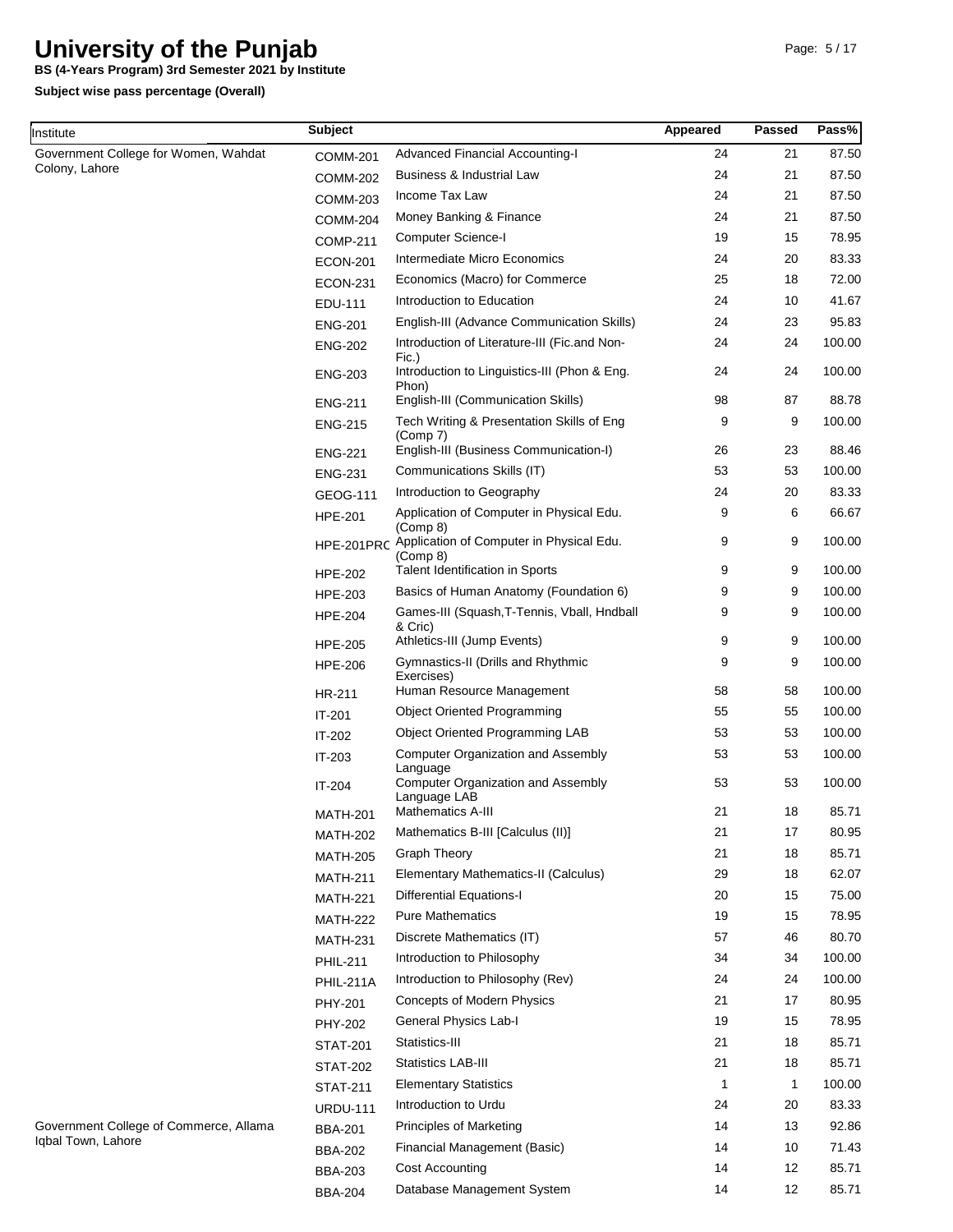**BS (4-Years Program) 3rd Semester 2021 by Institute**

| nstitute                                    | <b>Subject</b>  |                                                                      | Appeared | Passed | Pass%  |
|---------------------------------------------|-----------------|----------------------------------------------------------------------|----------|--------|--------|
| Government College of Commerce, Allama      | <b>ENG-221</b>  | English-III (Business Communication-I)                               | 14       | 13     | 92.86  |
| Iqbal Town, Lahore                          | <b>STAT-211</b> | <b>Elementary Statistics</b>                                         | 17       | 15     | 88.24  |
| Government College of Commerce, Gujranwala  | <b>BBA-201</b>  | <b>Principles of Marketing</b>                                       | 24       | 18     | 75.00  |
|                                             | <b>BBA-202</b>  | Financial Management (Basic)                                         | 24       | 19     | 79.17  |
|                                             | <b>BBA-203</b>  | <b>Cost Accounting</b>                                               | 24       | 23     | 95.83  |
|                                             | <b>BBA-204</b>  | Database Management System                                           | 24       | 23     | 95.83  |
|                                             | <b>ENG-221</b>  | English-III (Business Communication-I)                               | 24       | 23     | 95.83  |
|                                             | <b>STAT-211</b> | <b>Elementary Statistics</b>                                         | 24       | 23     | 95.83  |
| Government College of Commerce, Peoples     | <b>BBA-201</b>  | <b>Principles of Marketing</b>                                       | 18       | 17     | 94.44  |
| Colony, Faisalabad                          | <b>BBA-202</b>  | Financial Management (Basic)                                         | 18       | 15     | 83.33  |
|                                             | <b>BBA-203</b>  | <b>Cost Accounting</b>                                               | 18       | 17     | 94.44  |
|                                             | <b>BBA-204</b>  | Database Management System                                           | 18       | 16     | 88.89  |
|                                             | <b>ENG-221</b>  | English-III (Business Communication-I)                               | 18       | 17     | 94.44  |
|                                             | <b>STAT-211</b> | <b>Elementary Statistics</b>                                         | 18       | 15     | 83.33  |
| Government College of Science, Wahdat Road, | APSY-211        | Psychology-I (MAS)                                                   | 41       | 40     | 97.56  |
| Lahore                                      | ARB-201         | Arabic - III                                                         | 36       | 36     | 100.00 |
|                                             | <b>ARB-211</b>  | Arabic Language-II                                                   | 39       | 36     | 92.31  |
|                                             | ARB-212         | Arabic Language                                                      | 146      | 122    | 83.56  |
|                                             | BADMIN-111      | Introduction to Business Administration                              | 37       | 33     | 89.19  |
|                                             | <b>BBA-201</b>  | <b>Principles of Marketing</b>                                       | 98       | 68     | 69.39  |
|                                             | <b>BBA-202</b>  | Financial Management (Basic)                                         | 100      | 72     | 72.00  |
|                                             | <b>BBA-203</b>  | <b>Cost Accounting</b>                                               | 103      | 79     | 76.70  |
|                                             | <b>BBA-204</b>  | Database Management System                                           | 98       | 83     | 84.69  |
|                                             | <b>BBA-211</b>  | Enterpreneurship                                                     | 61       | 59     | 96.72  |
|                                             | <b>BIO-211</b>  | Biology-II                                                           | 19       | 19     | 100.00 |
|                                             | <b>BOT-201</b>  | Botany-III (Cell Biology, Genetics and                               | 146      | 143    | 97.95  |
|                                             | <b>BOT-202</b>  | Evolution)<br>Botany LAB-III (Cell Biology, Genetics &<br>Evolution) | 148      | 145    | 97.97  |
|                                             | <b>BSCS-201</b> | National and International Affairs                                   | 54       | 53     | 98.15  |
|                                             | <b>BSCS-211</b> | <b>Mass Communication</b>                                            | 41       | 37     | 90.24  |
|                                             | <b>CAL-211</b>  | Calculus-II                                                          | 41       | 35     | 85.37  |
|                                             | <b>CHEM-201</b> | Chemistry-III (Organic Chemistry)                                    | 168      | 141    | 83.93  |
|                                             | CHEM-202        | Chemistry LAB-III (Organic Chemistry)                                | 164      | 161    | 98.17  |
|                                             | <b>COMP-201</b> | Computer-III                                                         | 36       | 35     | 97.22  |
|                                             | <b>COMP-211</b> | <b>Computer Science-I</b>                                            | 66       | 54     | 81.82  |
|                                             | <b>ECON-201</b> | Intermediate Micro Economics                                         | 42       | 33     | 78.57  |
|                                             | <b>ECON-221</b> | <b>Basic Economics-III</b>                                           | 45       | 35     | 77.78  |
|                                             | <b>ECON-222</b> | <b>Basic Economics LAB-III</b>                                       | 38       | 29     | 76.32  |
|                                             | ED-303          | <b>Education in Pakistan</b>                                         | 38       | 37     | 97.37  |
|                                             | ED-312          | Psychology of Learning                                               | 38       | 37     | 97.37  |
|                                             | EDE-105         | English Language-III                                                 | 60       | 23     | 38.33  |
|                                             | EDE-109         | <b>General Mathematics</b>                                           | 38       | 35     | 92.11  |
|                                             | EDE-168         | Content Elective A (Sociology-II)                                    | 39       | 38     | 97.44  |
|                                             | EDE-251         | Content Optional B (Arabic)                                          | 39       | 38     | 97.44  |
|                                             | EDU-111         | Introduction to Education                                            | 37       | 21     | 56.76  |
|                                             | <b>ENG-201</b>  | English-III (Advance Communication Skills)                           | 61       | 59     | 96.72  |
|                                             | <b>ENG-202</b>  | Introduction of Literature-III (Fic.and Non-<br>Fic.)                | 61       | 58     | 95.08  |
|                                             | <b>ENG-203</b>  | Introduction to Linguistics-III (Phon & Eng.<br>Phon)                | 63       | 60     | 95.24  |
|                                             | <b>ENG-211</b>  | English-III (Communication Skills)                                   | 523      | 479    | 91.59  |
|                                             | <b>ENG-211A</b> | <b>Basic Writing Skills</b>                                          | 1        | 1      | 100.00 |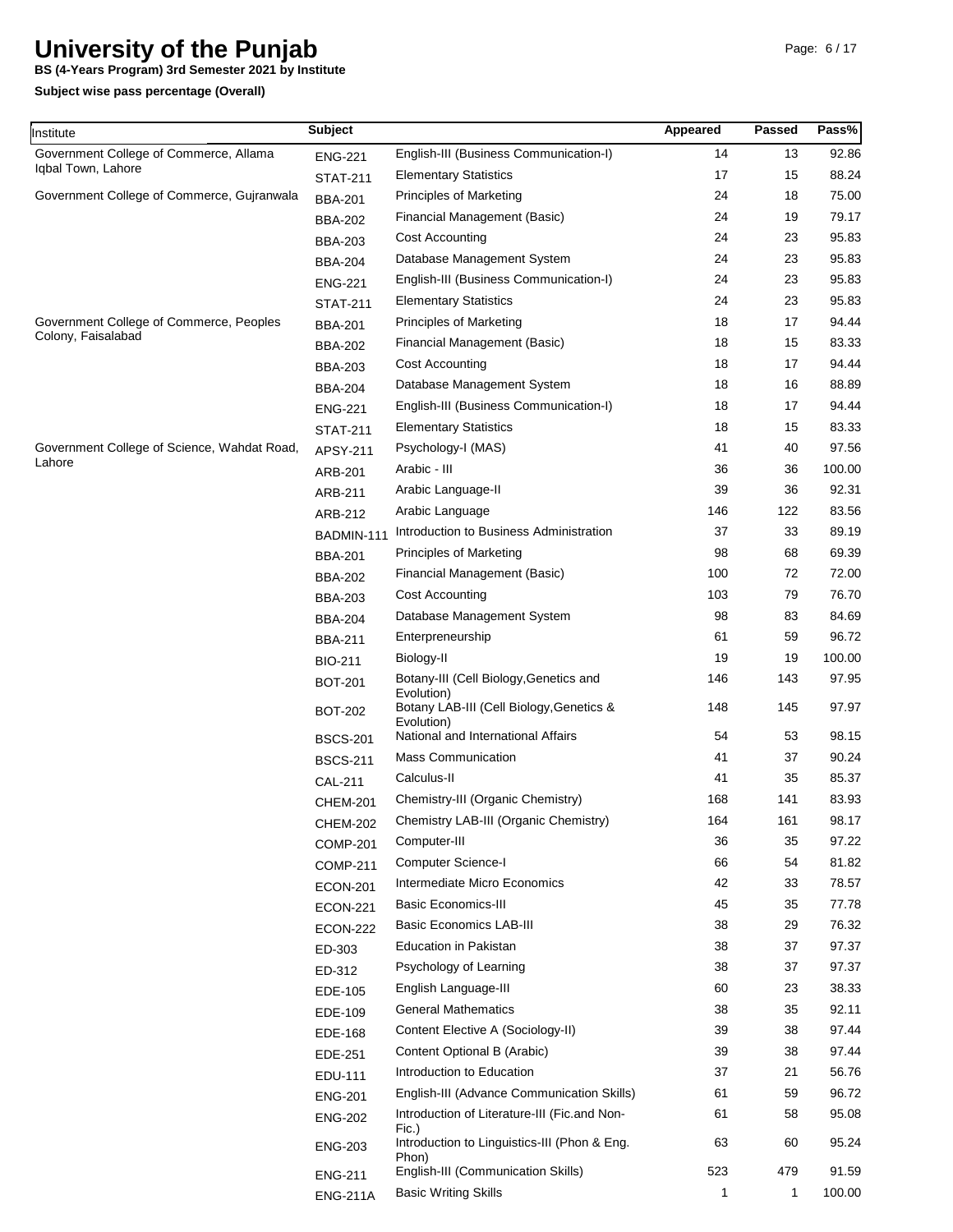**BS (4-Years Program) 3rd Semester 2021 by Institute**

| Institute                                   | <b>Subject</b>  |                                                                       | Appeared | Passed      | Pass%  |
|---------------------------------------------|-----------------|-----------------------------------------------------------------------|----------|-------------|--------|
| Government College of Science, Wahdat Road, | <b>ENG-221</b>  | English-III (Business Communication-I)                                | 99       | 84          | 84.85  |
| Lahore                                      | <b>ENG-231</b>  | Communications Skills (IT)                                            | 146      | 124         | 84.93  |
|                                             | GEOG-211        | Introduction to Geography                                             | 31       | 25          | 80.65  |
|                                             | HR-211          | Human Resource Management                                             | 62       | 60          | 96.77  |
|                                             | HR-212          | Human Resource Development                                            | 1        | $\mathbf 1$ | 100.00 |
|                                             | <b>ISE-201</b>  | Contemporary Muslim World                                             | 36       | 36          | 100.00 |
|                                             | <b>ISE-202</b>  | Figh-I                                                                | 36       | 36          | 100.00 |
|                                             | <b>ISE-203</b>  | <b>Islamic History</b>                                                | 36       | 36          | 100.00 |
|                                             | IT-201          | <b>Object Oriented Programming</b>                                    | 146      | 114         | 78.08  |
|                                             | IT-202          | <b>Object Oriented Programming LAB</b>                                | 146      | 120         | 82.19  |
|                                             | IT-203          | <b>Computer Organization and Assembly</b>                             | 147      | 117         | 79.59  |
|                                             | IT-204          | Language<br><b>Computer Organization and Assembly</b><br>Language LAB | 146      | 117         | 80.14  |
|                                             | <b>MATH-201</b> | Mathematics A-III                                                     | 98       | 82          | 83.67  |
|                                             | <b>MATH-202</b> | Mathematics B-III [Calculus (II)]                                     | 42       | 39          | 92.86  |
|                                             | <b>MATH-205</b> | <b>Graph Theory</b>                                                   | 42       | 38          | 90.48  |
|                                             | <b>MATH-211</b> | Elementary Mathematics-II (Calculus)                                  | 238      | 164         | 68.91  |
|                                             | <b>MATH-221</b> | <b>Differential Equations-I</b>                                       | 69       | 57          | 82.61  |
|                                             | <b>MATH-222</b> | <b>Pure Mathematics</b>                                               | 67       | 52          | 77.61  |
|                                             | <b>MATH-231</b> | Discrete Mathematics (IT)                                             | 146      | 123         | 84.25  |
|                                             | PHIL-211A       | Introduction to Philosophy (Rev)                                      | 120      | 102         | 85.00  |
|                                             | PHY-201         | Concepts of Modern Physics                                            | 66       | 50          | 75.76  |
|                                             | PHY-202         | General Physics Lab-I                                                 | 66       | 53          | 80.30  |
|                                             | PHY-211         | Physics-III (Electricity & Magnetism)                                 | 55       | 53          | 96.36  |
|                                             | PHY-212         | Physics LAB-III (Electricity & Magnetism)                             | 56       | 53          | 94.64  |
|                                             | <b>POL-111</b>  | Introduction to Political Science                                     | 38       | 34          | 89.47  |
|                                             | <b>POL-201</b>  | Political Systems (Developed)                                         | 31       | 28          | 90.32  |
|                                             | <b>POL-221</b>  | Political Science-I (MAS)                                             | 41       | 40          | 97.56  |
|                                             | SOC-201         | Pakistani Society and Culture                                         | 39       | 36          | 92.31  |
|                                             | SOC-202         | <b>Classical Sociological Theory</b>                                  | 40       | 36          | 90.00  |
|                                             | SOC-203         | Organizational Behavior and HRD                                       | 41       | 38          | 92.68  |
|                                             | <b>STAT-201</b> | Statistics-III                                                        | 49       | 41          | 83.67  |
|                                             | <b>STAT-202</b> | <b>Statistics LAB-III</b>                                             | 43       | 34          | 79.07  |
|                                             | <b>STAT-211</b> | <b>Elementary Statistics</b>                                          | 168      | 134         | 79.76  |
|                                             | <b>URDU-201</b> | Shairi Isnaaf - Taruf o Tafheem-II                                    | 25       | 21          | 84.00  |
|                                             | <b>URDU-202</b> | Adabi Istalahaat                                                      | 25       | 20          | 80.00  |
|                                             | <b>URDU-203</b> | Nasri Isnaaf - Taruf o Tafheem-I                                      | 25       | 20          | 80.00  |
|                                             | <b>URDU-211</b> | <b>Functional Urdu</b>                                                | 42       |             | .00    |
|                                             | ZOOL-201        | Zoology-III (Biochemistry)                                            | 149      | 144         | 96.64  |
|                                             | ZOOL-202        | Zoology-III (Biochemistry)                                            | 149      | 146         | 97.99  |
| Government College, Gujranwala              | ARB-212         | Arabic Language                                                       | 48       | 44          | 91.67  |
|                                             | <b>BBA-211</b>  | Enterpreneurship                                                      | 59       | 58          | 98.31  |
|                                             | <b>BOT-201</b>  | Botany-III (Cell Biology, Genetics and                                | 153      | 149         | 97.39  |
|                                             | <b>BOT-202</b>  | Evolution)<br>Botany LAB-III (Cell Biology, Genetics &<br>Evolution)  | 153      | 149         | 97.39  |
|                                             | <b>CHEM-201</b> | Chemistry-III (Organic Chemistry)                                     | 161      | 121         | 75.16  |
|                                             | <b>CHEM-202</b> | Chemistry LAB-III (Organic Chemistry)                                 | 153      | 149         | 97.39  |
|                                             | <b>COMM-204</b> | Money Banking & Finance                                               | 2        | 2           | 100.00 |
|                                             | <b>COMP-201</b> | Computer-III                                                          | 45       | 45          | 100.00 |
|                                             | <b>COMP-202</b> | Computer LAB-III                                                      | 45       | 44          | 97.78  |
|                                             | <b>COMP-211</b> | <b>Computer Science-I</b>                                             | 34       | 28          | 82.35  |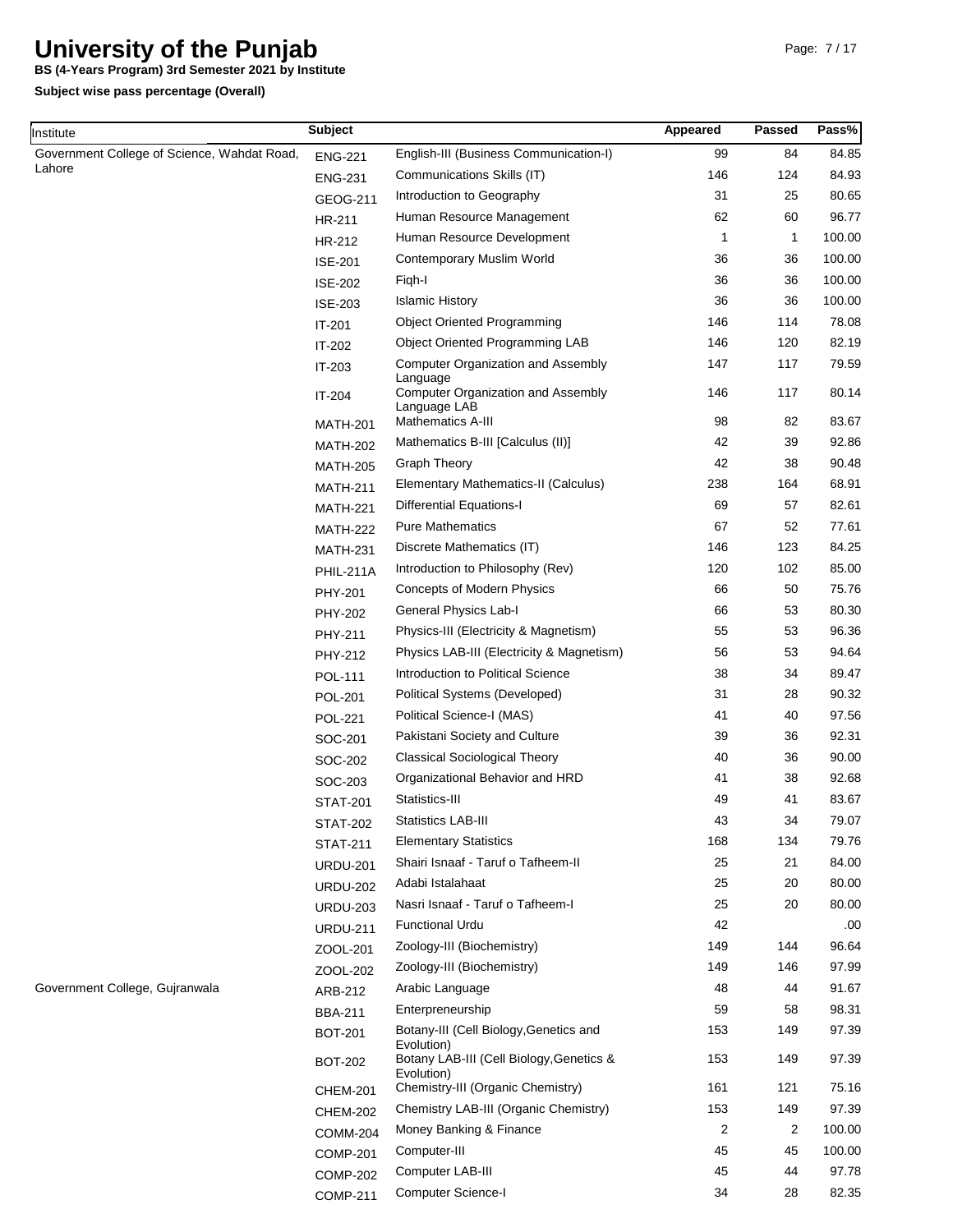**BS (4-Years Program) 3rd Semester 2021 by Institute**

| Institute                                               | <b>Subject</b>  |                                                           | Appeared | Passed | Pass%  |
|---------------------------------------------------------|-----------------|-----------------------------------------------------------|----------|--------|--------|
| Government College, Gujranwala                          | <b>ECON-201</b> | Intermediate Micro Economics                              | 4        | 3      | 75.00  |
|                                                         | <b>ENG-201</b>  | English-III (Advance Communication Skills)                | 59       | 58     | 98.31  |
|                                                         | <b>ENG-202</b>  | Introduction of Literature-III (Fic.and Non-<br>Fic.)     | 60       | 59     | 98.33  |
|                                                         | <b>ENG-203</b>  | Introduction to Linguistics-III (Phon & Eng.<br>Phon)     | 59       | 58     | 98.31  |
|                                                         | <b>ENG-211</b>  | English-III (Communication Skills)                        | 275      | 262    | 95.27  |
|                                                         | <b>ENG-231</b>  | Communications Skills (IT)                                | 47       | 42     | 89.36  |
|                                                         | HR-211          | Human Resource Management                                 | 59       | 30     | 50.85  |
|                                                         | IT-201          | <b>Object Oriented Programming</b>                        | 48       | 43     | 89.58  |
|                                                         | IT-202          | Object Oriented Programming LAB                           | 47       | 42     | 89.36  |
|                                                         | IT-203          | <b>Computer Organization and Assembly</b><br>Language     | 54       | 47     | 87.04  |
|                                                         | IT-204          | <b>Computer Organization and Assembly</b><br>Language LAB | 47       | 42     | 89.36  |
|                                                         | <b>MATH-201</b> | <b>Mathematics A-III</b>                                  | 90       | 82     | 91.11  |
|                                                         | <b>MATH-202</b> | Mathematics B-III [Calculus (II)]                         | 43       | 35     | 81.40  |
|                                                         | <b>MATH-205</b> | <b>Graph Theory</b>                                       | 43       | 38     | 88.37  |
|                                                         | <b>MATH-211</b> | Elementary Mathematics-II (Calculus)                      | 172      | 111    | 64.53  |
|                                                         | <b>MATH-221</b> | <b>Differential Equations-I</b>                           | 39       | 30     | 76.92  |
|                                                         | <b>MATH-222</b> | <b>Pure Mathematics</b>                                   | 35       | 28     | 80.00  |
|                                                         | <b>MATH-231</b> | Discrete Mathematics (IT)                                 | 49       | 45     | 91.84  |
|                                                         | PHIL-211A       | Introduction to Philosophy (Rev)                          | 60       | 58     | 96.67  |
|                                                         | PHY-201         | <b>Concepts of Modern Physics</b>                         | 36       | 29     | 80.56  |
|                                                         | <b>PHY-202</b>  | General Physics Lab-I                                     | 34       | 28     | 82.35  |
|                                                         | PHY-211         | Physics-III (Electricity & Magnetism)                     | 43       | 36     | 83.72  |
|                                                         | PHY-212         | Physics LAB-III (Electricity & Magnetism)                 | 45       | 41     | 91.11  |
|                                                         | <b>STAT-201</b> | Statistics-III                                            | 46       | 46     | 100.00 |
|                                                         | <b>STAT-202</b> | <b>Statistics LAB-III</b>                                 | 45       | 43     | 95.56  |
|                                                         | ZOOL-201        | Zoology-III (Biochemistry)                                | 159      | 142    | 89.31  |
|                                                         | ZOOL-202        | Zoology-III (Biochemistry)                                | 153      | 149    | 97.39  |
| Government Degree College for Women,<br>Raiwind, Lahore | APSY-211        | Psychology-I (MAS)                                        | 35       | 34     | 97.14  |
|                                                         | APSY-231        | Cognitive Psychology                                      | 14       | 14     | 100.00 |
|                                                         | <b>APSY-232</b> | Environmental Psychology (Revised)                        | 14       | 14     | 100.00 |
|                                                         | <b>BIO-112</b>  | Biology                                                   | 20       | 20     | 100.00 |
|                                                         | <b>BSCS-201</b> | National and International Affairs                        | 39       | 36     | 92.31  |
|                                                         | <b>ENG-211</b>  | English-III (Communication Skills)                        | 49       | 48     | 97.96  |
|                                                         | HR-211          | Human Resource Management                                 | 15       | 15     | 100.00 |
|                                                         | <b>PHIL-211</b> | Introduction to Philosophy                                | 14       | 14     | 100.00 |
|                                                         | <b>POL-221</b>  | Political Science-I (MAS)                                 | 34       | 32     | 94.12  |
|                                                         | <b>STAT-211</b> | <b>Elementary Statistics</b>                              | 41       | 36     | 87.80  |
|                                                         | <b>URDU-211</b> | <b>Functional Urdu</b>                                    | 34       | 33     | 97.06  |
| Government Degree College, Hafizabad                    | <b>CAL-211</b>  | Calculus-II                                               | 15       | 15     | 100.00 |
|                                                         | <b>ECON-201</b> | Intermediate Micro Economics                              | 15       | 14     | 93.33  |
|                                                         | <b>ENG-211</b>  | English-III (Communication Skills)                        | 41       | 35     | 85.37  |
|                                                         | GEOG-111        | Introduction to Geography                                 | 15       | 14     | 93.33  |
|                                                         | GEOG-211        | Introduction to Geography                                 | 26       | 22     | 84.62  |
|                                                         | <b>HIS-111</b>  | Introduction to History                                   | 15       | 15     | 100.00 |
|                                                         | <b>MATH-211</b> | Elementary Mathematics-II (Calculus)                      | 26       | 8      | 30.77  |
|                                                         | PHIL-211A       | Introduction to Philosophy (Rev)                          | 26       | 21     | 80.77  |
|                                                         | POL-111         | Introduction to Political Science                         | 15       | 15     | 100.00 |
|                                                         | <b>POL-201</b>  | Political Systems (Developed)                             | 26       | 22     | 84.62  |
| Government Fatima Jinnah College for Women,             | APSY-211        | Psychology-I (MAS)                                        | 26       | 25     | 96.15  |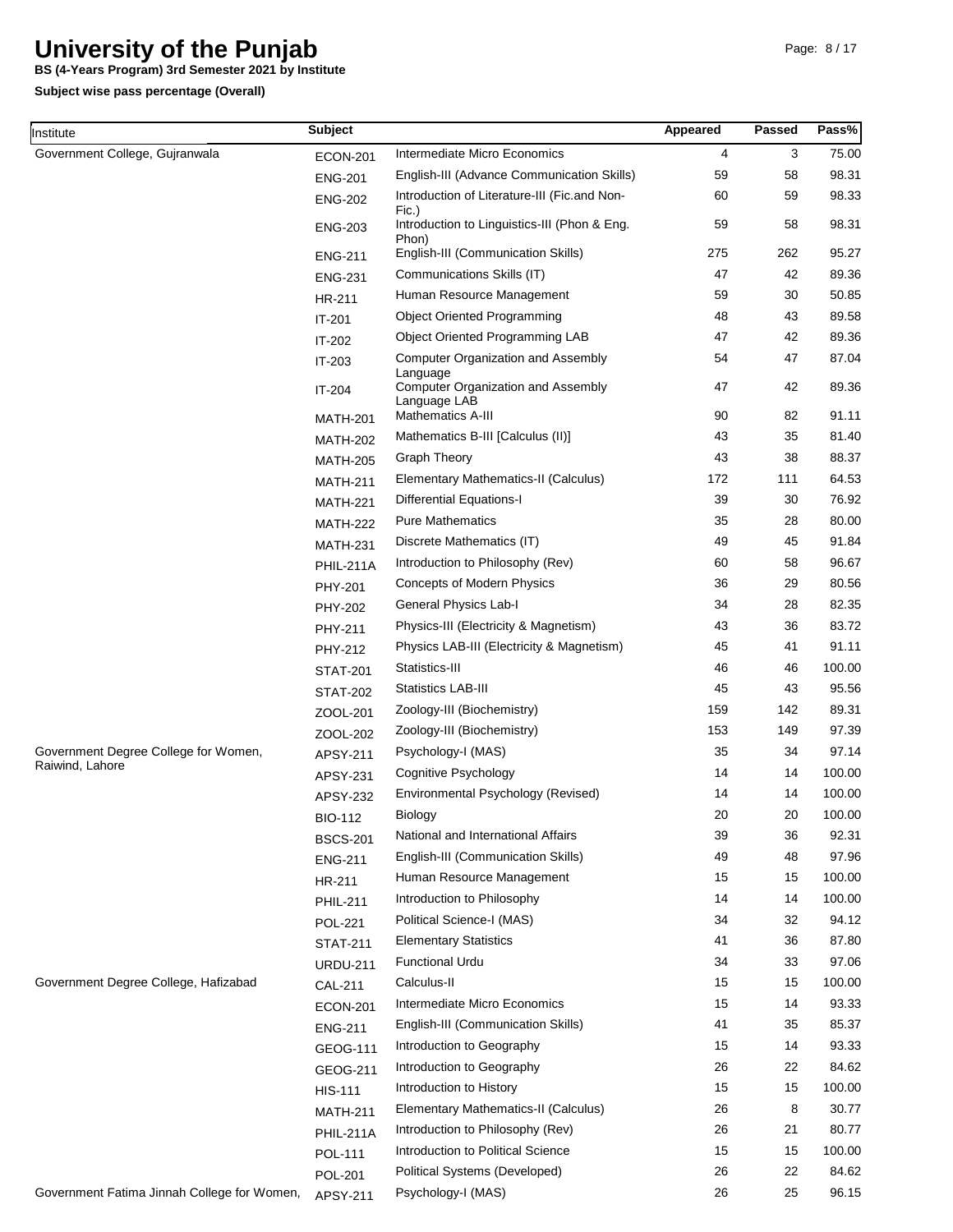**BS (4-Years Program) 3rd Semester 2021 by Institute**

**Subject wise pass percentage (Overall)**

Institute

| nstitute                                    | <b>Subject</b>   |                                                                | Appeared | Passed | Pass%  |
|---------------------------------------------|------------------|----------------------------------------------------------------|----------|--------|--------|
| Government Fatima Jinnah College for Women, | APSY-231         | Cognitive Psychology                                           | 25       | 23     | 92.00  |
| Chuna Mandi, Lahore                         | APSY-232         | Environmental Psychology (Revised)                             | 22       | 20     | 90.91  |
|                                             | <b>BBA-211</b>   | Enterpreneurship                                               | 39       | 38     | 97.44  |
|                                             | <b>BIO-112</b>   | <b>Biology</b>                                                 | 22       | 20     | 90.91  |
|                                             | <b>BSCS-201</b>  | National and International Affairs                             | 34       | 33     | 97.06  |
|                                             | <b>CAL-211</b>   | Calculus-II                                                    | 11       | 11     | 100.00 |
|                                             | <b>ECON-201</b>  | Intermediate Micro Economics                                   | 10       | 9      | 90.00  |
|                                             | ED-303           | <b>Education in Pakistan</b>                                   | 15       | 12     | 80.00  |
|                                             | ED-312           | Psychology of Learning                                         | 15       | 12     | 80.00  |
|                                             | EDE-105          | English Language-III                                           | 17       | 12     | 70.59  |
|                                             | EDE-109          | <b>General Mathematics</b>                                     | 17       | 14     | 82.35  |
|                                             | EDE-160          | Content Elective A-II (History)                                | 15       | 12     | 80.00  |
|                                             | EDE-251          | Content Optional B (Arabic)                                    | 15       | 12     | 80.00  |
|                                             | <b>ENG-201</b>   | English-III (Advance Communication Skills)                     | 57       | 49     | 85.96  |
|                                             | <b>ENG-202</b>   | Introduction of Literature-III (Fic.and Non-                   | 39       | 36     | 92.31  |
|                                             | <b>ENG-203</b>   | Fic.)<br>Introduction to Linguistics-III (Phon & Eng.<br>Phon) | 41       | 40     | 97.56  |
|                                             | <b>ENG-211</b>   | English-III (Communication Skills)                             | 70       | 64     | 91.43  |
|                                             | <b>ENG-211A</b>  | <b>Basic Writing Skills</b>                                    | 3        | 3      | 100.00 |
|                                             | GEOG-111         | Introduction to Geography                                      | 9        | 9      | 100.00 |
|                                             | GEOG-211         | Introduction to Geography                                      | 12       | 10     | 83.33  |
|                                             | GS-201           | Marriage and Family Laws in Pakistan                           | 19       | 15     | 78.95  |
|                                             | GS-202           | <b>Feminist Theories</b>                                       | 18       | 16     | 88.89  |
|                                             | GS-203           | Women and Economics Empowerment                                | 18       | 15     | 83.33  |
|                                             | GS-204           | Gender and Religion                                            | 18       | 16     | 88.89  |
|                                             | GS-205           | Gender and Psychology                                          | 18       | 16     | 88.89  |
|                                             | HR-211           | Human Resource Management                                      | 61       | 58     | 95.08  |
|                                             | <b>MATH-211</b>  | Elementary Mathematics-II (Calculus)                           | 22       | 3      | 13.64  |
|                                             | <b>PER-111</b>   | Introduction to Persian                                        | 9        | 9      | 100.00 |
|                                             | <b>PHIL-211</b>  | Introduction to Philosophy                                     | 22       | 20     | 90.91  |
|                                             | <b>PHIL-211A</b> | Introduction to Philosophy (Rev)                               | 51       | 48     | 94.12  |
|                                             | <b>POL-111</b>   | Introduction to Political Science                              | 9        | 9      | 100.00 |
|                                             | <b>POL-201</b>   | Political Systems (Developed)                                  | 12       | 9      | 75.00  |
|                                             | <b>POL-221</b>   | Political Science-I (MAS)                                      | 26       | 25     | 96.15  |
|                                             | <b>STAT-211</b>  | <b>Elementary Statistics</b>                                   | 26       | 19     | 73.08  |
|                                             | <b>URDU-211</b>  | <b>Functional Urdu</b>                                         | 26       | 25     | 96.15  |
| Government Graduate College, Township,      | <b>BBA-211</b>   | Enterpreneurship                                               | 38       | 38     | 100.00 |
| Lahore                                      | <b>CAL-211</b>   | Calculus-II                                                    | 36       | 31     | 86.11  |
|                                             | <b>ECON-201</b>  | Intermediate Micro Economics                                   | 36       | 31     | 86.11  |
|                                             | <b>ENG-201</b>   | English-III (Advance Communication Skills)                     | 38       | 38     | 100.00 |
|                                             | <b>ENG-202</b>   | Introduction of Literature-III (Fic.and Non-                   | 38       | 38     | 100.00 |
|                                             | <b>ENG-203</b>   | Fic.)<br>Introduction to Linguistics-III (Phon & Eng.          | 38       | 38     | 100.00 |
|                                             | <b>ENG-211</b>   | Phon)<br>English-III (Communication Skills)                    | 107      | 94     | 87.85  |
|                                             | GEOG-211         | Introduction to Geography                                      | 21       | 17     | 80.95  |
|                                             | <b>HIS-111</b>   | Introduction to History                                        | 36       | 31     | 86.11  |
|                                             | HR-211           | Human Resource Management                                      | 38       | 38     | 100.00 |
|                                             | <b>MATH-201</b>  | <b>Mathematics A-III</b>                                       | 41       | 39     | 95.12  |
|                                             | <b>MATH-202</b>  | Mathematics B-III [Calculus (II)]                              | 41       | 30     | 73.17  |
|                                             | <b>MATH-205</b>  | <b>Graph Theory</b>                                            | 41       | 37     | 90.24  |
|                                             | <b>MATH-211</b>  | Elementary Mathematics-II (Calculus)                           | 21       | 4      | 19.05  |

MATH-211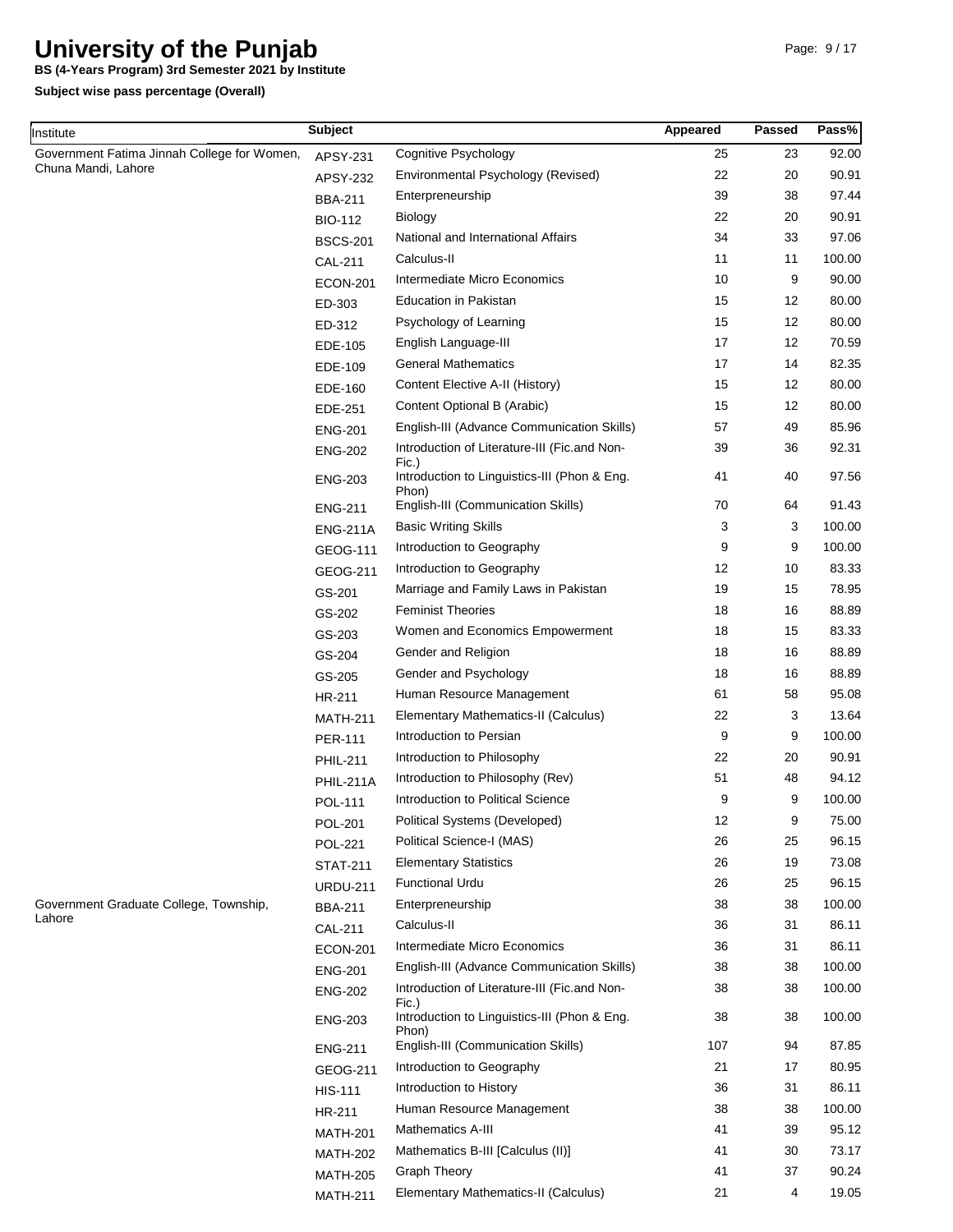**BS (4-Years Program) 3rd Semester 2021 by Institute**

**Subject wise pass percentage (Overall)**

Institute

| nstitute                                 | <b>Subject</b>  |                                                           | Appeared       | <b>Passed</b>  | Pass%  |
|------------------------------------------|-----------------|-----------------------------------------------------------|----------------|----------------|--------|
| Government Graduate College, Township,   | PHIL-211A       | Introduction to Philosophy (Rev)                          | 104            | 88             | 84.62  |
| Lahore                                   | <b>PHY-211</b>  | Physics-III (Electricity & Magnetism)                     | 39             | 36             | 92.31  |
|                                          | PHY-212         | Physics LAB-III (Electricity & Magnetism)                 | 39             | 37             | 94.87  |
|                                          | <b>POL-111</b>  | Introduction to Political Science                         | 36             | 30             | 83.33  |
|                                          | <b>POL-201</b>  | Political Systems (Developed)                             | 21             | 18             | 85.71  |
|                                          | <b>STAT-201</b> | Statistics-III                                            | $\overline{2}$ | 2              | 100.00 |
|                                          | <b>STAT-202</b> | <b>Statistics LAB-III</b>                                 | 2              | $\overline{2}$ | 100.00 |
|                                          | <b>STAT-211</b> | <b>Elementary Statistics</b>                              | 9              | $\overline{7}$ | 77.78  |
|                                          | <b>URDU-201</b> | Shairi Isnaaf - Taruf o Tafheem-II                        | 9              | 7              | 77.78  |
|                                          | <b>URDU-202</b> | Adabi Istalahaat                                          | 9              | $\overline{7}$ | 77.78  |
|                                          | <b>URDU-203</b> | Nasri Isnaaf - Taruf o Tafheem-I                          | 9              | $\overline{7}$ | 77.78  |
| Government Islamia College of Commerce,  | <b>BBA-201</b>  | <b>Principles of Marketing</b>                            | 35             | 25             | 71.43  |
| Allama Iqbal Town, Lahore                | <b>BBA-202</b>  | Financial Management (Basic)                              | 35             | 20             | 57.14  |
|                                          | <b>BBA-203</b>  | Cost Accounting                                           | 35             | 24             | 68.57  |
|                                          | <b>BBA-204</b>  | Database Management System                                | 35             | 18             | 51.43  |
|                                          | <b>ENG-221</b>  | English-III (Business Communication-I)                    | 35             | 30             | 85.71  |
|                                          | <b>STAT-211</b> | <b>Elementary Statistics</b>                              | 35             | 29             | 82.86  |
| Government Islamia College, Civil Lines, | ARB-201         | Arabic - III                                              | 5              | 4              | 80.00  |
| Lahore                                   | ARB-212         | Arabic Language                                           | 115            | 93             | 80.87  |
|                                          | <b>BBA-211</b>  | Enterpreneurship                                          | 62             | 59             | 95.16  |
|                                          | <b>BIO-211</b>  | Biology-II                                                | 14             | 12             | 85.71  |
|                                          | BOT-201         | Botany-III (Cell Biology, Genetics and<br>Evolution)      | 121            | 99             | 81.82  |
|                                          | BOT-202         | Botany LAB-III (Cell Biology, Genetics &<br>Evolution)    | 120            | 69             | 57.50  |
|                                          | <b>CAL-211</b>  | Calculus-II                                               | 8              | 5              | 62.50  |
|                                          | <b>CHEM-201</b> | Chemistry-III (Organic Chemistry)                         | 140            | 47             | 33.57  |
|                                          | <b>CHEM-202</b> | Chemistry LAB-III (Organic Chemistry)                     | 124            | 102            | 82.26  |
|                                          | <b>COMP-201</b> | Computer-III                                              | 9              | $\overline{7}$ | 77.78  |
|                                          | <b>COMP-211</b> | Computer Science-I                                        | 30             | 17             | 56.67  |
|                                          | <b>ECON-201</b> | Intermediate Micro Economics                              | 9              | 5              | 55.56  |
|                                          | <b>ECON-202</b> | <b>Development Economics</b>                              | 2              | $\mathbf 1$    | 50.00  |
|                                          | <b>ECON-221</b> | <b>Basic Economics-III</b>                                | 22             | 15             | 68.18  |
|                                          | <b>ECON-222</b> | Basic Economics LAB-III                                   | 21             | 15             | 71.43  |
|                                          | <b>ENG-201</b>  | English-III (Advance Communication Skills)                | 62             | 59             | 95.16  |
|                                          | <b>ENG-202</b>  | Introduction of Literature-III (Fic.and Non-<br>Fic.)     | 62             | 59             | 95.16  |
|                                          | <b>ENG-203</b>  | Introduction to Linguistics-III (Phon & Eng.<br>Phon)     | 64             | 60             | 93.75  |
|                                          | <b>ENG-211</b>  | English-III (Communication Skills)                        | 235            | 181            | 77.02  |
|                                          | <b>ENG-231</b>  | Communications Skills (IT)                                | 114            | 91             | 79.82  |
|                                          | GEOG-211        | Introduction to Geography                                 | 8              | 7              | 87.50  |
|                                          | <b>HIS-111</b>  | Introduction to History                                   | 8              | 4              | 50.00  |
|                                          | HR-211          | Human Resource Management                                 | 63             | 60             | 95.24  |
|                                          | HR-212          | Human Resource Development                                | 1              | $\mathbf 1$    | 100.00 |
|                                          | <b>ISE-201</b>  | Contemporary Muslim World                                 | 5              | 4              | 80.00  |
|                                          | <b>ISE-202</b>  | Figh-I                                                    | 5              | 4              | 80.00  |
|                                          | <b>ISE-203</b>  | <b>Islamic History</b>                                    | 5              | 4              | 80.00  |
|                                          | $IT-201$        | <b>Object Oriented Programming</b>                        | 118            | 72             | 61.02  |
|                                          | IT-202          | Object Oriented Programming LAB                           | 115            | 92             | 80.00  |
|                                          | IT-203          | <b>Computer Organization and Assembly</b><br>Language     | 131            | 81             | 61.83  |
|                                          | IT-204          | <b>Computer Organization and Assembly</b><br>Language LAB | 115            | 94             | 81.74  |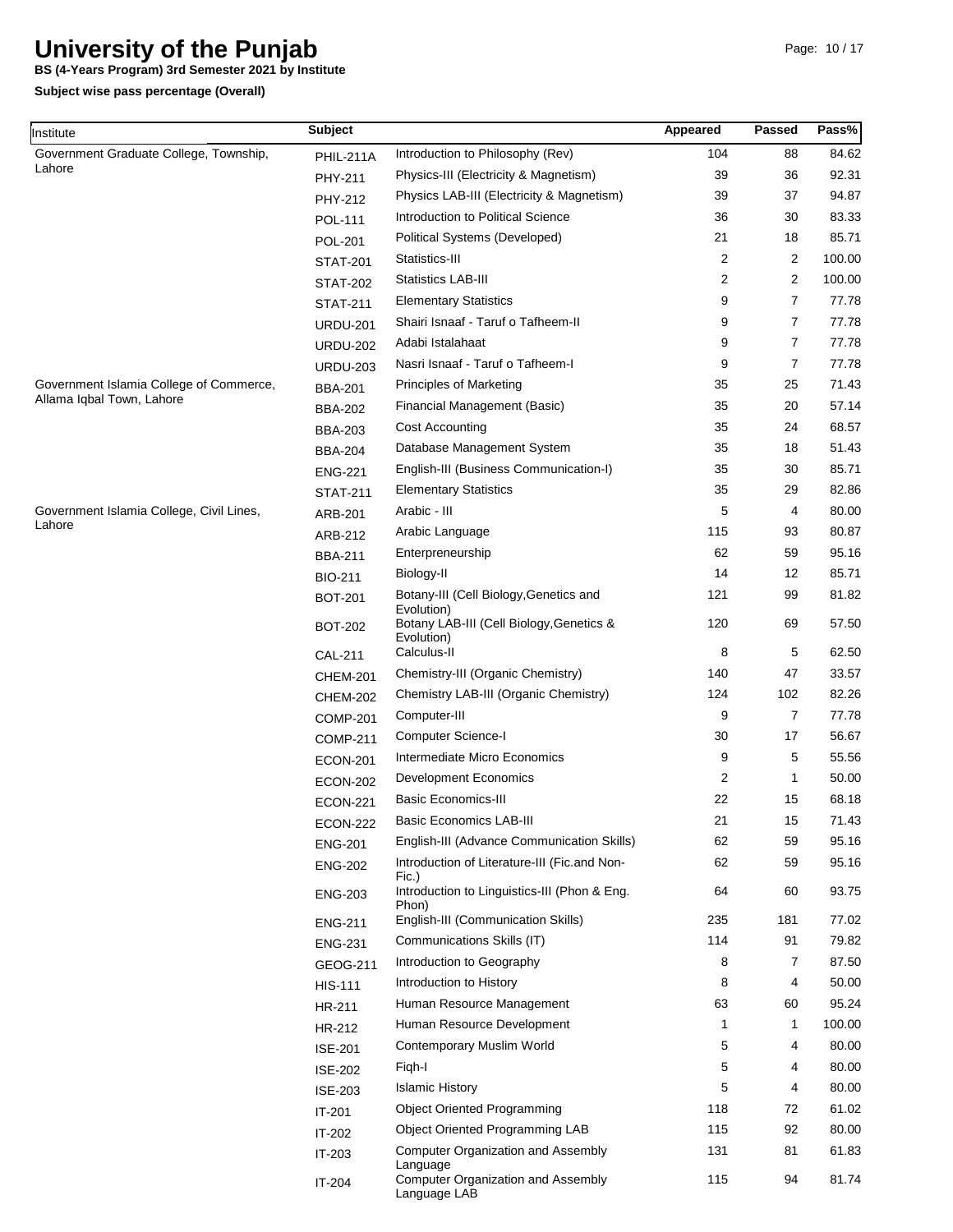**BS (4-Years Program) 3rd Semester 2021 by Institute**

| Institute                                           | <b>Subject</b>  |                                                                                                  | Appeared       | Passed         | Pass%          |
|-----------------------------------------------------|-----------------|--------------------------------------------------------------------------------------------------|----------------|----------------|----------------|
| Government Islamia College, Civil Lines,            | <b>MATH-201</b> | Mathematics A-III                                                                                | 64             | 47             | 73.44          |
| Lahore                                              | <b>MATH-202</b> | Mathematics B-III [Calculus (II)]                                                                | 29             | 14             | 48.28          |
|                                                     | <b>MATH-205</b> | <b>Graph Theory</b>                                                                              | 28             | 20             | 71.43          |
|                                                     | <b>MATH-211</b> | Elementary Mathematics-II (Calculus)                                                             | 174            | 75             | 43.10          |
|                                                     | <b>MATH-221</b> | <b>Differential Equations-I</b>                                                                  | 31             | 15             | 48.39          |
|                                                     | <b>MATH-222</b> | <b>Pure Mathematics</b>                                                                          | 35             | 22             | 62.86          |
|                                                     | <b>MATH-231</b> | Discrete Mathematics (IT)                                                                        | 117            | 92             | 78.63          |
|                                                     | PHIL-211A       | Introduction to Philosophy (Rev)                                                                 | 84             | 69             | 82.14          |
|                                                     | PHY-201         | Concepts of Modern Physics                                                                       | 31             | 17             | 54.84          |
|                                                     | <b>PHY-202</b>  | General Physics Lab-I                                                                            | 30             | 15             | 50.00          |
|                                                     | PHY-211         | Physics-III (Electricity & Magnetism)                                                            | 39             | 23             | 58.97          |
|                                                     | PHY-212         | Physics LAB-III (Electricity & Magnetism)                                                        | 39             | 30             | 76.92          |
|                                                     | <b>POL-111</b>  | Introduction to Political Science                                                                | 8              | 5              | 62.50          |
|                                                     |                 | Political Systems (Developed)                                                                    | $\overline{7}$ | 6              | 85.71          |
|                                                     | <b>POL-201</b>  | Introduction to Sociology                                                                        | 8              | 5              | 62.50          |
|                                                     | SOC-111         | Statistics-III                                                                                   | 25             | 18             | 72.00          |
|                                                     | <b>STAT-201</b> |                                                                                                  | 23             | 16             | 69.57          |
|                                                     | <b>STAT-202</b> | <b>Statistics LAB-III</b>                                                                        |                |                |                |
|                                                     | <b>STAT-211</b> | <b>Elementary Statistics</b>                                                                     | 11             | $\overline{7}$ | 63.64          |
|                                                     | <b>URDU-201</b> | Shairi Isnaaf - Taruf o Tafheem-II                                                               | 11             | $\overline{7}$ | 63.64          |
|                                                     | <b>URDU-202</b> | Adabi Istalahaat                                                                                 | 11             | 7              | 63.64          |
|                                                     | <b>URDU-203</b> | Nasri Isnaaf - Taruf o Tafheem-I                                                                 | 11             | 7              | 63.64          |
|                                                     | ZOOL-201        | Zoology-III (Biochemistry)                                                                       | 111            | 91             | 81.98          |
|                                                     | ZOOL-202        | Zoology-III (Biochemistry)                                                                       | 111            | 92             | 82.88          |
| Government Islamia College, Railway Road,<br>Lahore | ARB-201         | Arabic - III                                                                                     | 3              | 3              | 100.00         |
|                                                     | <b>BBA-211</b>  | Enterpreneurship                                                                                 | 16             | 15             | 93.75          |
|                                                     | <b>BIO-211</b>  | Biology-II                                                                                       | 5              | 4              | 80.00          |
|                                                     | <b>BOT-201</b>  | Botany-III (Cell Biology, Genetics and<br>Evolution)<br>Botany LAB-III (Cell Biology, Genetics & | 26<br>26       | 25<br>25       | 96.15<br>96.15 |
|                                                     | <b>BOT-202</b>  | Evolution)                                                                                       |                |                |                |
|                                                     | <b>CHEM-201</b> | Chemistry-III (Organic Chemistry)                                                                | 31             | 12             | 38.71          |
|                                                     | <b>CHEM-202</b> | Chemistry LAB-III (Organic Chemistry)                                                            | 31             | 29             | 93.55          |
|                                                     | <b>COMP-201</b> | Computer-III                                                                                     | 3              | 3              | 100.00         |
|                                                     | <b>ENG-201</b>  | English-III (Advance Communication Skills)                                                       | 16             | 16             | 100.00         |
|                                                     | <b>ENG-202</b>  | Introduction of Literature-III (Fic.and Non-<br>Fic.)                                            | 16             | 15             | 93.75          |
|                                                     | <b>ENG-203</b>  | Introduction to Linguistics-III (Phon & Eng.<br>Phon)                                            | 16             | 14             | 87.50          |
|                                                     | <b>ENG-211</b>  | English-III (Communication Skills)                                                               | 54             | 51             | 94.44          |
|                                                     | HR-211          | Human Resource Management                                                                        | 16             | 15             | 93.75          |
|                                                     | <b>ISE-201</b>  | Contemporary Muslim World                                                                        | 3              | 3              | 100.00         |
|                                                     | <b>ISE-202</b>  | Figh-I                                                                                           | 3              | 3              | 100.00         |
|                                                     | <b>ISE-203</b>  | <b>Islamic History</b>                                                                           | 3              | 3              | 100.00         |
|                                                     | <b>MATH-201</b> | Mathematics A-III                                                                                | 22             | 19             | 86.36          |
|                                                     | <b>MATH-202</b> | Mathematics B-III [Calculus (II)]                                                                | 17             | 14             | 82.35          |
|                                                     | <b>MATH-205</b> | <b>Graph Theory</b>                                                                              | 17             | 17             | 100.00         |
|                                                     | <b>MATH-211</b> | Elementary Mathematics-II (Calculus)                                                             | 26             | 20             | 76.92          |
|                                                     | PHIL-211A       | Introduction to Philosophy (Rev)                                                                 | 19             | 17             | 89.47          |
|                                                     | PHY-211         | Physics-III (Electricity & Magnetism)                                                            | 22             | 19             | 86.36          |
|                                                     | PHY-212         | Physics LAB-III (Electricity & Magnetism)                                                        | 22             | 21             | 95.45          |
|                                                     |                 | <b>Elementary Statistics</b>                                                                     | 3              | $\mathbf 1$    | 33.33          |
|                                                     | <b>STAT-211</b> | Shairi Isnaaf - Taruf o Tafheem-II                                                               | 3              | 1              | 33.33          |
|                                                     | <b>URDU-201</b> | Adabi Istalahaat                                                                                 | 3              | $\mathbf 1$    | 33.33          |
|                                                     | <b>URDU-202</b> |                                                                                                  |                |                |                |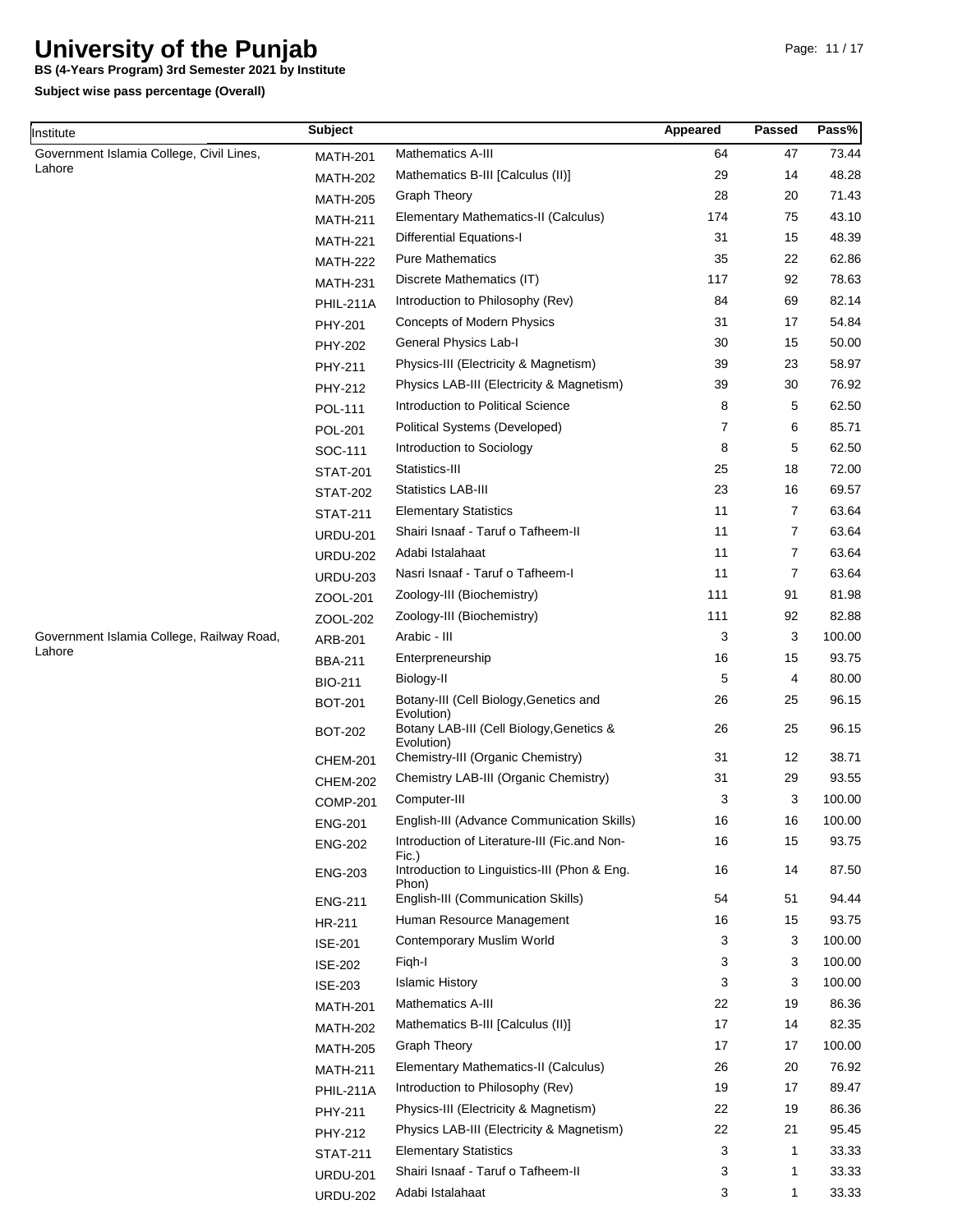**BS (4-Years Program) 3rd Semester 2021 by Institute**

**Subject wise pass percentage (Overall)**

Institute

| nstitute                                   | <b>Subject</b>                   |                                                                      | Appeared | Passed       | Pass%  |
|--------------------------------------------|----------------------------------|----------------------------------------------------------------------|----------|--------------|--------|
| Government Islamia College, Railway Road,  | <b>URDU-203</b>                  | Nasri Isnaaf - Taruf o Tafheem-I                                     | 3        | $\mathbf{1}$ | 33.33  |
| Lahore                                     | ZOOL-201                         | Zoology-III (Biochemistry)                                           | 26       | 24           | 92.31  |
|                                            | ZOOL-202                         | Zoology-III (Biochemistry)                                           | 26       | 25           | 96.15  |
| Government Jinnah Islamia College, Sialkot | ARB-201                          | Arabic - III                                                         | 34       | 33           | 97.06  |
|                                            | <b>BIO-211</b>                   | Biology-II                                                           | 13       | 12           | 92.31  |
|                                            | <b>BLAW-111</b>                  | Introduction to Business Law                                         | 39       | 32           | 82.05  |
|                                            | <b>BOT-201</b>                   | Botany-III (Cell Biology, Genetics and<br>Evolution)                 | 59       | 54           | 91.53  |
|                                            | <b>BOT-202</b>                   | Botany LAB-III (Cell Biology, Genetics &<br>Evolution)               | 59       | 54           | 91.53  |
|                                            | <b>CAL-211</b>                   | Calculus-II                                                          | 39       | 34           | 87.18  |
|                                            | <b>CHEM-201</b>                  | Chemistry-III (Organic Chemistry)                                    | 72       | 51           | 70.83  |
|                                            | <b>CHEM-202</b>                  | Chemistry LAB-III (Organic Chemistry)                                | 72       | 65           | 90.28  |
|                                            | <b>COMP-201</b>                  | Computer-III                                                         | 34       | 22           | 64.71  |
|                                            | <b>ECON-201</b>                  | Intermediate Micro Economics                                         | 39       | 35           | 89.74  |
|                                            | <b>ENG-211</b>                   | English-III (Communication Skills)                                   | 145      | 132          | 91.03  |
|                                            | IR-111                           | Introduction to International Relations                              | 39       | 34           | 87.18  |
|                                            | <b>ISE-201</b>                   | Contemporary Muslim World                                            | 34       | 33           | 97.06  |
|                                            | <b>ISE-202</b>                   | Figh-I                                                               | 34       | 33           | 97.06  |
|                                            | <b>ISE-203</b>                   | <b>Islamic History</b>                                               | 34       | 33           | 97.06  |
|                                            | <b>MATH-201</b>                  | <b>Mathematics A-III</b>                                             | 13       | 10           | 76.92  |
|                                            | <b>MATH-211</b>                  | Elementary Mathematics-II (Calculus)                                 | 59       | 50           | 84.75  |
|                                            | PHY-211                          | Physics-III (Electricity & Magnetism)                                | 13       | 11           | 84.62  |
|                                            | PHY-212                          | Physics LAB-III (Electricity & Magnetism)                            | 13       | 11           | 84.62  |
|                                            | <b>POL-111</b>                   | Introduction to Political Science                                    | 39       | 35           | 89.74  |
|                                            | ZOOL-201                         | Zoology-III (Biochemistry)                                           | 59       | 51           | 86.44  |
|                                            | ZOOL-202                         | Zoology-III (Biochemistry)                                           | 59       | 54           | 91.53  |
| Government M. A. O. College, Lahore        | ACC-111                          | Principles of Accounting                                             | 3        | 2            | 66.67  |
|                                            | APSY-211                         | Psychology-I (MAS)                                                   | 57       | 52           | 91.23  |
|                                            | APSY-231                         | Cognitive Psychology                                                 | 74       | 68           | 91.89  |
|                                            | APSY-232                         | Environmental Psychology (Revised)                                   | 69       | 64           | 92.75  |
|                                            | ARB-212                          | Arabic Language                                                      | 76       | 73           | 96.05  |
|                                            | <b>BBA-201</b>                   | <b>Principles of Marketing</b>                                       | 59       | 53           | 89.83  |
|                                            | <b>BBA-202</b>                   | Financial Management (Basic)                                         | 59       | 39           | 66.10  |
|                                            | <b>BBA-203</b>                   | Cost Accounting                                                      | 59       | 54           | 91.53  |
|                                            |                                  | Database Management System                                           | 60       | 54           | 90.00  |
|                                            | <b>BBA-204</b>                   | Enterpreneurship                                                     | 72       | 70           | 97.22  |
|                                            | <b>BBA-211</b>                   | <b>Biology</b>                                                       | 80       | 75           | 93.75  |
|                                            | <b>BIO-112</b>                   | Biology-II                                                           | 12       | 12           | 100.00 |
|                                            | <b>BIO-211</b><br><b>BOT-201</b> | Botany-III (Cell Biology, Genetics and                               | 107      | 103          | 96.26  |
|                                            | <b>BOT-202</b>                   | Evolution)<br>Botany LAB-III (Cell Biology, Genetics &<br>Evolution) | 108      | 100          | 92.59  |
|                                            | <b>BSCS-201</b>                  | National and International Affairs                                   | 60       | 58           | 96.67  |
|                                            | <b>CAL-211</b>                   | Calculus-II                                                          | 30       | 15           | 50.00  |
|                                            |                                  | Chemistry-III (Organic Chemistry)                                    | 121      | 66           | 54.55  |
|                                            | <b>CHEM-201</b>                  | Chemistry LAB-III (Organic Chemistry)                                | 119      | 115          | 96.64  |
|                                            | <b>CHEM-202</b>                  | <b>Advanced Financial Accounting-I</b>                               | 46       | 39           | 84.78  |
|                                            | <b>COMM-201</b>                  | Business & Industrial Law                                            | 46       | 39           | 84.78  |
|                                            | <b>COMM-202</b>                  | Income Tax Law                                                       | 46       | 32           | 69.57  |
|                                            | <b>COMM-203</b>                  | Money Banking & Finance                                              | 46       | 39           | 84.78  |
|                                            | <b>COMM-204</b>                  |                                                                      | 46       | 30           | 65.22  |
|                                            | <b>COMP-211</b>                  | <b>Computer Science-I</b>                                            |          |              |        |
|                                            | <b>ECON-201</b>                  | Intermediate Micro Economics                                         | 33       | 17           | 51.52  |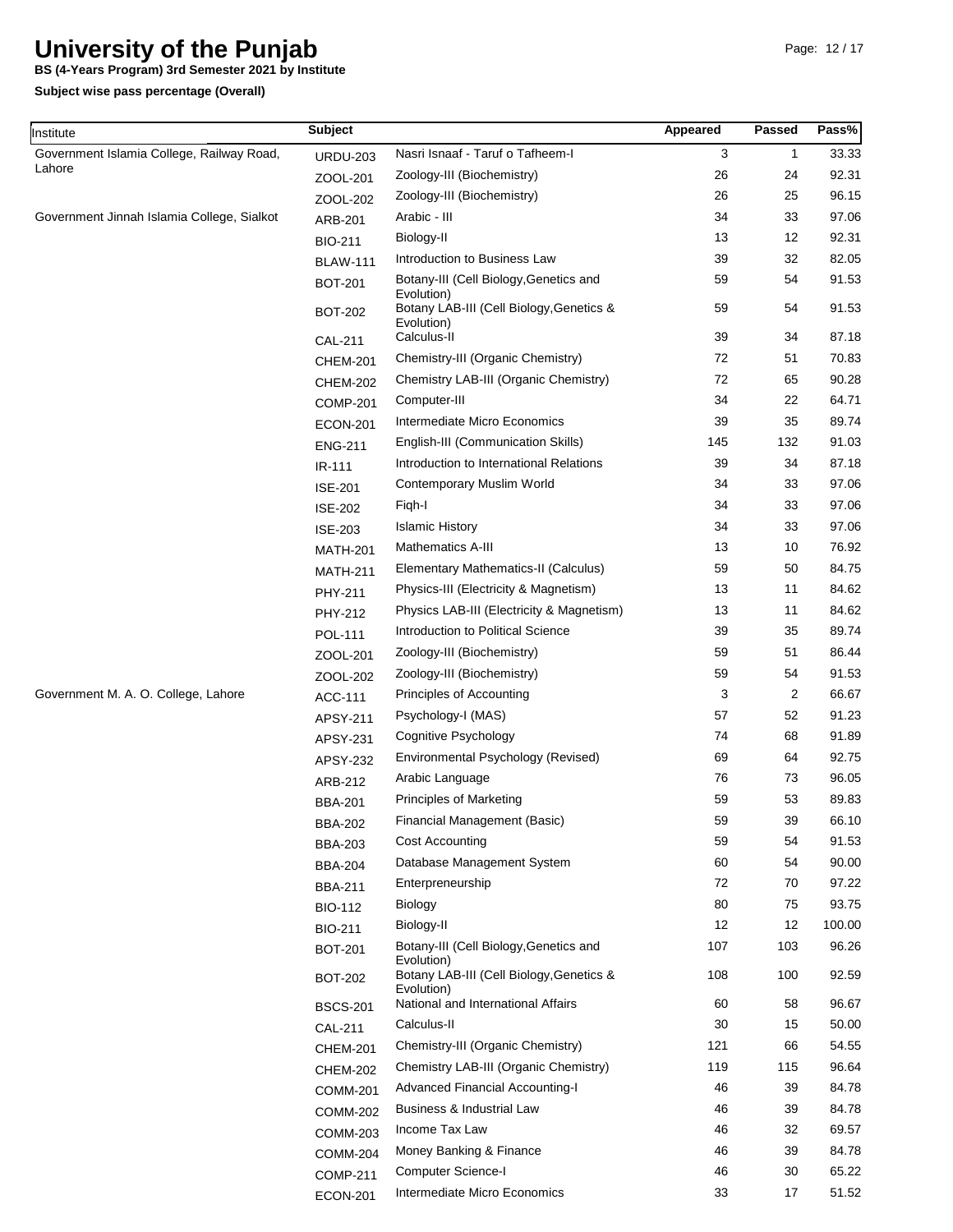**BS (4-Years Program) 3rd Semester 2021 by Institute**

**Subject wise pass percentage (Overall)**

**Institute** 

| nstitute                                   | <b>Subject</b>  |                                                                       | Appeared | Passed | Pass%  |
|--------------------------------------------|-----------------|-----------------------------------------------------------------------|----------|--------|--------|
| Government M. A. O. College, Lahore        | <b>ECON-231</b> | Economics (Macro) for Commerce                                        | 47       | 37     | 78.72  |
|                                            | <b>ENG-201</b>  | English-III (Advance Communication Skills)                            | 72       | 70     | 97.22  |
|                                            | <b>ENG-202</b>  | Introduction of Literature-III (Fic.and Non-                          | 72       | 62     | 86.11  |
|                                            | <b>ENG-203</b>  | Fic.)<br>Introduction to Linguistics-III (Phon & Eng.<br>Phon)        | 72       | 68     | 94.44  |
|                                            | <b>ENG-211</b>  | English-III (Communication Skills)                                    | 421      | 362    | 85.99  |
|                                            | <b>ENG-221</b>  | English-III (Business Communication-I)                                | 105      | 93     | 88.57  |
|                                            | <b>ENG-231</b>  | Communications Skills (IT)                                            | 76       | 72     | 94.74  |
|                                            | GEOG-211        | Introduction to Geography                                             | 23       | 20     | 86.96  |
|                                            | HR-211          | Human Resource Management                                             | 141      | 139    | 98.58  |
|                                            | IR-111          | Introduction to International Relations                               | 29       | 15     | 51.72  |
|                                            | IT-201          | <b>Object Oriented Programming</b>                                    | 76       | 73     | 96.05  |
|                                            | IT-202          | Object Oriented Programming LAB                                       | 76       | 73     | 96.05  |
|                                            | IT-203          | <b>Computer Organization and Assembly</b>                             | 76       | 72     | 94.74  |
|                                            | IT-204          | Language<br><b>Computer Organization and Assembly</b><br>Language LAB | 76       | 72     | 94.74  |
|                                            | <b>MATH-201</b> | Mathematics A-III                                                     | 74       | 57     | 77.03  |
|                                            | <b>MATH-202</b> | Mathematics B-III [Calculus (II)]                                     | 62       | 19     | 30.65  |
|                                            | <b>MATH-205</b> | <b>Graph Theory</b>                                                   | 62       | 42     | 67.74  |
|                                            | <b>MATH-211</b> | Elementary Mathematics-II (Calculus)                                  | 169      | 74     | 43.79  |
|                                            | <b>MATH-221</b> | <b>Differential Equations-I</b>                                       | 47       | 28     | 59.57  |
|                                            | <b>MATH-222</b> | <b>Pure Mathematics</b>                                               | 47       | 30     | 63.83  |
|                                            | <b>MATH-231</b> | Discrete Mathematics (IT)                                             | 77       | 67     | 87.01  |
|                                            | <b>PHIL-211</b> | Introduction to Philosophy                                            | 69       | 67     | 97.10  |
|                                            | PHIL-211A       | Introduction to Philosophy (Rev)                                      | 115      | 105    | 91.30  |
|                                            | PHY-201         | Concepts of Modern Physics                                            | 46       | 27     | 58.70  |
|                                            | <b>PHY-202</b>  | General Physics Lab-I                                                 | 45       | 29     | 64.44  |
|                                            | PHY-211         | Physics-III (Electricity & Magnetism)                                 | 56       | 43     | 76.79  |
|                                            | PHY-212         | Physics LAB-III (Electricity & Magnetism)                             | 55       | 44     | 80.00  |
|                                            | <b>POL-201</b>  | Political Systems (Developed)                                         | 23       | 20     | 86.96  |
|                                            | <b>POL-221</b>  | Political Science-I (MAS)                                             | 57       | 54     | 94.74  |
|                                            | <b>PSY-111</b>  | Applied Psychology                                                    | 30       | 10     | 33.33  |
|                                            | <b>STAT-201</b> | Statistics-III                                                        | 19       | 11     | 57.89  |
|                                            | <b>STAT-202</b> | <b>Statistics LAB-III</b>                                             | 19       | 11     | 57.89  |
|                                            | <b>STAT-211</b> | <b>Elementary Statistics</b>                                          | 135      | 112    | 82.96  |
|                                            | <b>URDU-111</b> | Introduction to Urdu                                                  | 29       | 15     | 51.72  |
|                                            | <b>URDU-201</b> | Shairi Isnaaf - Taruf o Tafheem-II                                    | 16       | 13     | 81.25  |
|                                            | <b>URDU-202</b> | Adabi Istalahaat                                                      | 16       | 14     | 87.50  |
|                                            | <b>URDU-203</b> | Nasri Isnaaf - Taruf o Tafheem-I                                      | 16       | 14     | 87.50  |
|                                            | <b>URDU-211</b> | <b>Functional Urdu</b>                                                | 60       | 56     | 93.33  |
|                                            | ZOOL-201        | Zoology-III (Biochemistry)                                            | 109      | 87     | 79.82  |
|                                            | ZOOL-202        | Zoology-III (Biochemistry)                                            | 107      | 103    | 96.26  |
| Government Postgraduate College for Women, | APSY-231        | Cognitive Psychology                                                  | 89       | 89     | 100.00 |
| Satellite Town, Gujranwala                 | APSY-232        | Environmental Psychology (Revised)                                    | 89       | 86     | 96.63  |
|                                            | ARB-201         | Arabic - III                                                          | 84       | 80     | 95.24  |
|                                            | ARB-212         | Arabic Language                                                       | 95       | 93     | 97.89  |
|                                            | BADMIN-111      | Introduction to Business Administration                               | 73       | 71     | 97.26  |
|                                            | <b>BBA-211</b>  | Enterpreneurship                                                      | 85       | 84     | 98.82  |
|                                            | <b>BIO-112</b>  | <b>Biology</b>                                                        | 89       | 89     | 100.00 |
|                                            | <b>BOT-201</b>  | Botany-III (Cell Biology, Genetics and<br>Evolution)                  | 266      | 259    | 97.37  |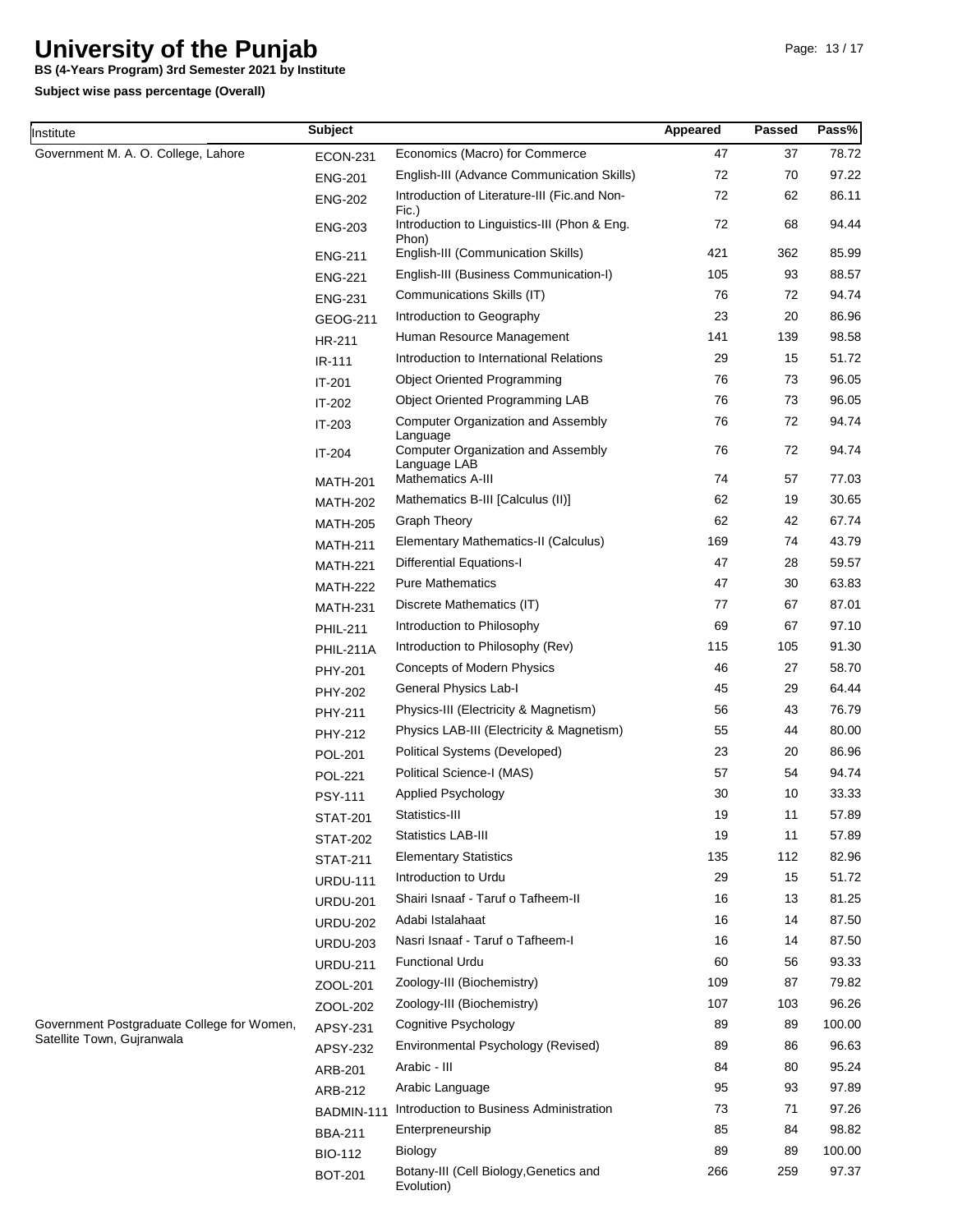**BS (4-Years Program) 3rd Semester 2021 by Institute**

**Subject**

**Subject wise pass percentage (Overall)**

**Institute** 

Page: 14 / 17

| Government Postgraduate College for Women,<br>Satellite Town, Gujranwala | <b>BOT-202</b>  | Botany LAB-III (Cell Biology, Genetics &<br>Evolution)    | 263 | 253          | 96.20  |
|--------------------------------------------------------------------------|-----------------|-----------------------------------------------------------|-----|--------------|--------|
|                                                                          | <b>CAL-211</b>  | Calculus-II                                               | 74  | 71           | 95.95  |
|                                                                          | <b>CHEM-201</b> | Chemistry-III (Organic Chemistry)                         | 266 | 233          | 87.59  |
|                                                                          | <b>CHEM-202</b> | Chemistry LAB-III (Organic Chemistry)                     | 264 | 259          | 98.11  |
|                                                                          | <b>COMP-201</b> | Computer-III                                              | 85  | 78           | 91.76  |
|                                                                          | <b>COMP-211</b> | Computer Science-I                                        | 43  | 43           | 100.00 |
|                                                                          | <b>ECON-201</b> | Intermediate Micro Economics                              | 80  | 74           | 92.50  |
|                                                                          | ED-303          | Education in Pakistan                                     | 82  | 79           | 96.34  |
|                                                                          | ED-312          | Psychology of Learning                                    | 82  | 80           | 97.56  |
|                                                                          | EDE-105         | English Language-III                                      | 90  | 64           | 71.11  |
|                                                                          | EDE-109         | <b>General Mathematics</b>                                | 86  | 77           | 89.53  |
|                                                                          | EDE-168         | Content Elective A (Sociology-II)                         | 82  | 80           | 97.56  |
|                                                                          | EDE-251         | Content Optional B (Arabic)                               | 82  | 80           | 97.56  |
|                                                                          | <b>ENG-201</b>  | English-III (Advance Communication Skills)                | 85  | 81           | 95.29  |
|                                                                          | <b>ENG-202</b>  | Introduction of Literature-III (Fic.and Non-<br>Fic.)     | 85  | 83           | 97.65  |
|                                                                          | <b>ENG-203</b>  | Introduction to Linguistics-III (Phon & Eng.<br>Phon)     | 86  | 84           | 97.67  |
|                                                                          | <b>ENG-211</b>  | English-III (Communication Skills)                        | 648 | 633          | 97.69  |
|                                                                          | <b>ENG-231</b>  | Communications Skills (IT)                                | 96  | 92           | 95.83  |
|                                                                          | <b>HIS-111</b>  | Introduction to History                                   | 73  | 70           | 95.89  |
|                                                                          | HR-211          | Human Resource Management                                 | 174 | 173          | 99.43  |
|                                                                          | <b>ISE-201</b>  | Contemporary Muslim World                                 | 84  | 80           | 95.24  |
|                                                                          | <b>ISE-202</b>  | Figh-I                                                    | 84  | 80           | 95.24  |
|                                                                          | <b>ISE-203</b>  | <b>Islamic History</b>                                    | 84  | 80           | 95.24  |
|                                                                          | IT-201          | <b>Object Oriented Programming</b>                        | 95  | 93           | 97.89  |
|                                                                          | IT-202          | Object Oriented Programming LAB                           | 96  | 93           | 96.88  |
|                                                                          | IT-203          | <b>Computer Organization and Assembly</b><br>Language     | 96  | 89           | 92.71  |
|                                                                          | IT-204          | <b>Computer Organization and Assembly</b><br>Language LAB | 97  | 84           | 86.60  |
|                                                                          | <b>MATH-201</b> | Mathematics A-III                                         | 92  | 90           | 97.83  |
|                                                                          | <b>MATH-202</b> | Mathematics B-III [Calculus (II)]                         | 92  | 86           | 93.48  |
|                                                                          | <b>MATH-205</b> | <b>Graph Theory</b>                                       | 92  | 92           | 100.00 |
|                                                                          | <b>MATH-211</b> | Elementary Mathematics-II (Calculus)                      | 278 | 111          | 39.93  |
|                                                                          | <b>MATH-221</b> | Differential Equations-I                                  | 43  | 40           | 93.02  |
|                                                                          | <b>MATH-222</b> | <b>Pure Mathematics</b>                                   | 43  | 42           | 97.67  |
|                                                                          | <b>MATH-231</b> | Discrete Mathematics (IT)                                 | 97  | 91           | 93.81  |
|                                                                          | <b>PHIL-211</b> | Introduction to Philosophy                                | 89  | 89           | 100.00 |
|                                                                          | PHIL-211A       | Introduction to Philosophy (Rev)                          | 85  | 83           | 97.65  |
|                                                                          | PHY-201         | Concepts of Modern Physics                                | 43  | 42           | 97.67  |
|                                                                          | PHY-202         | General Physics Lab-I                                     | 43  | 43           | 100.00 |
|                                                                          | PHY-211         | Physics-III (Electricity & Magnetism)                     | 82  | 81           | 98.78  |
|                                                                          | PHY-212         | Physics LAB-III (Electricity & Magnetism)                 | 81  | 81           | 100.00 |
|                                                                          | <b>STAT-201</b> | Statistics-III                                            | 12  | 12           | 100.00 |
|                                                                          | <b>STAT-202</b> | <b>Statistics LAB-III</b>                                 | 12  | 12           | 100.00 |
|                                                                          | <b>URDU-111</b> | Introduction to Urdu                                      | 73  | 71           | 97.26  |
|                                                                          | ZOOL-201        | Zoology-III (Biochemistry)                                | 272 | 260          | 95.59  |
|                                                                          | ZOOL-202        | Zoology-III (Biochemistry)                                | 264 | 257          | 97.35  |
| Government Postgraduate College, Gojra                                   | <b>CHEM-201</b> | Chemistry-III (Organic Chemistry)                         | 1   | $\mathbf{1}$ | 100.00 |
|                                                                          | <b>ENG-203</b>  | Introduction to Linguistics-III (Phon & Eng.<br>Phon)     | 1   | $\mathbf 1$  | 100.00 |
|                                                                          | HR-212          | Human Resource Development                                | 1   |              | .00    |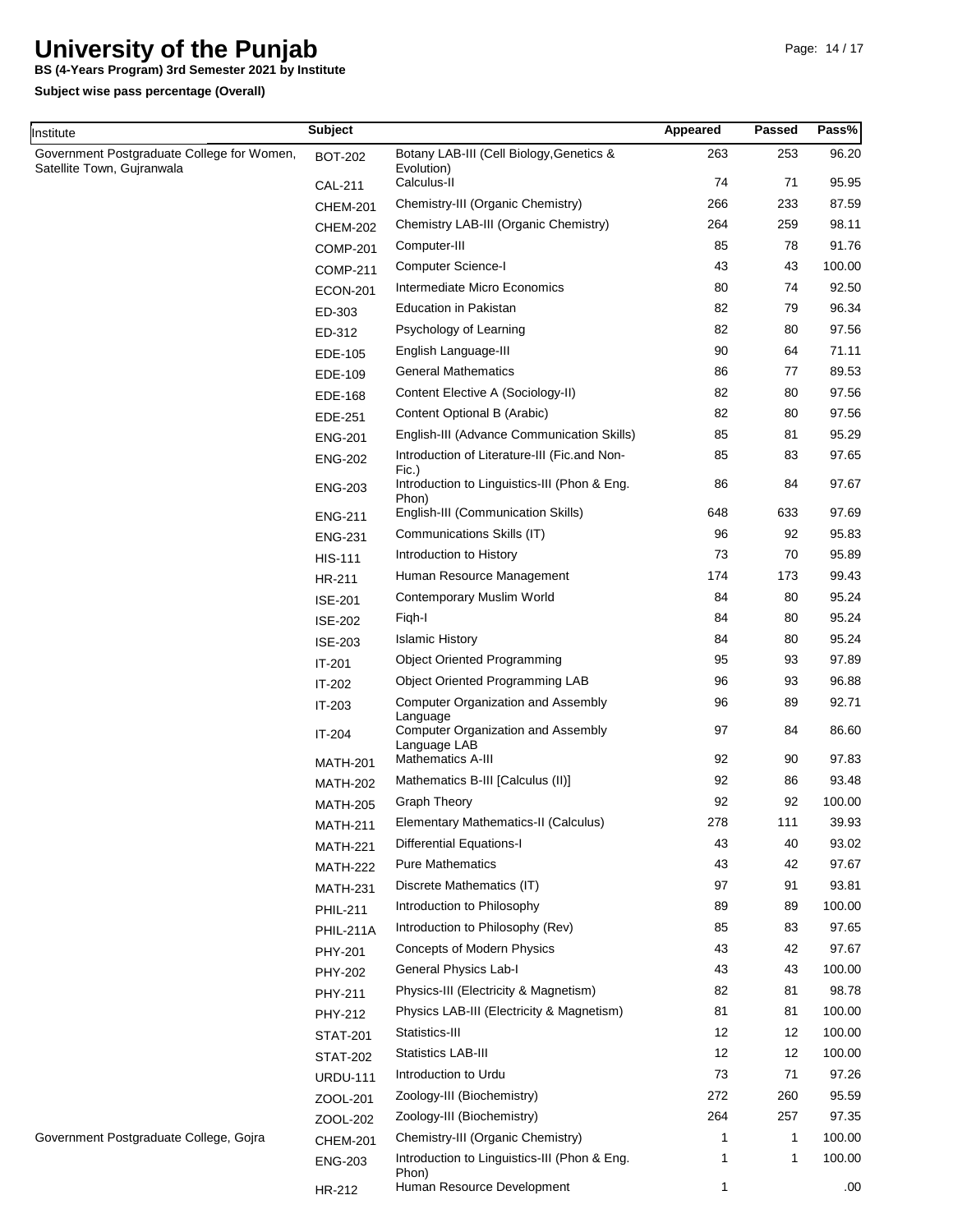**BS (4-Years Program) 3rd Semester 2021 by Institute**

**Subject wise pass percentage (Overall)**

| Institute                              | <b>Subject</b>  |                                                                       | Appeared     | <b>Passed</b> | Pass%  |
|----------------------------------------|-----------------|-----------------------------------------------------------------------|--------------|---------------|--------|
| Government Postgraduate College, Gojra | <b>MATH-205</b> | <b>Graph Theory</b>                                                   | $\mathbf{1}$ | $\mathbf{1}$  | 100.00 |
|                                        | <b>MATH-211</b> | Elementary Mathematics-II (Calculus)                                  | 18           | 4             | 22.22  |
|                                        | <b>MATH-221</b> | Differential Equations-I                                              | 2            | 2             | 100.00 |
|                                        | PHIL-211A       | Introduction to Philosophy (Rev)                                      | 1            | 1             | 100.00 |
|                                        | PHY-201         | Concepts of Modern Physics                                            | 1            |               | .00    |
| Government Postgraduate College,       | ARB-212         | Arabic Language                                                       | 67           | 62            | 92.54  |
| Sheikhupura                            | <b>BIO-211</b>  | Biology-II                                                            | 6            | 6             | 100.00 |
|                                        | <b>BOT-201</b>  | Botany-III (Cell Biology, Genetics and                                | 126          | 124           | 98.41  |
|                                        | <b>BOT-202</b>  | Evolution)<br>Botany LAB-III (Cell Biology, Genetics &<br>Evolution)  | 127          | 125           | 98.43  |
|                                        | <b>CHEM-201</b> | Chemistry-III (Organic Chemistry)                                     | 146          | 92            | 63.01  |
|                                        | <b>CHEM-202</b> | Chemistry LAB-III (Organic Chemistry)                                 | 133          | 131           | 98.50  |
|                                        | <b>COMP-211</b> | <b>Computer Science-I</b>                                             | 66           | 61            | 92.42  |
|                                        | <b>ENG-211</b>  | English-III (Communication Skills)                                    | 269          | 264           | 98.14  |
|                                        | <b>ENG-231</b>  | Communications Skills (IT)                                            | 67           | 63            | 94.03  |
|                                        | IT-201          | <b>Object Oriented Programming</b>                                    | 67           | 52            | 77.61  |
|                                        | IT-202          | Object Oriented Programming LAB                                       | 67           | 41            | 61.19  |
|                                        | IT-203          | <b>Computer Organization and Assembly</b>                             | 75           | 61            | 81.33  |
|                                        | IT-204          | Language<br><b>Computer Organization and Assembly</b><br>Language LAB | 67           | 63            | 94.03  |
|                                        | <b>MATH-201</b> | <b>Mathematics A-III</b>                                              | 78           | 76            | 97.44  |
|                                        | <b>MATH-202</b> | Mathematics B-III [Calculus (II)]                                     | 72           | 69            | 95.83  |
|                                        | <b>MATH-205</b> | Graph Theory                                                          | 72           | 71            | 98.61  |
|                                        | <b>MATH-211</b> | Elementary Mathematics-II (Calculus)                                  | 160          | 105           | 65.63  |
|                                        | <b>MATH-221</b> | <b>Differential Equations-I</b>                                       | 68           | 36            | 52.94  |
|                                        | <b>MATH-222</b> | <b>Pure Mathematics</b>                                               | 66           | 45            | 68.18  |
|                                        | <b>MATH-231</b> | Discrete Mathematics (IT)                                             | 67           | 59            | 88.06  |
|                                        | PHY-201         | Concepts of Modern Physics                                            | 67           | 64            | 95.52  |
|                                        | <b>PHY-202</b>  | General Physics Lab-I                                                 | 65           | 62            | 95.38  |
|                                        | PHY-211         | Physics-III (Electricity & Magnetism)                                 | 78           | 78            | 100.00 |
|                                        | PHY-212         | Physics LAB-III (Electricity & Magnetism)                             | 78           | 78            | 100.00 |
|                                        | ZOOL-201        | Zoology-III (Biochemistry)                                            | 126          | 124           | 98.41  |
|                                        | ZOOL-202        | Zoology-III (Biochemistry)                                            | 127          | 125           | 98.43  |
| Government Queen Mary College, Lahore  | APSY-211        | Psychology-I (MAS)                                                    | 27           | 24            | 88.89  |
|                                        | <b>BOT-201</b>  | Botany-III (Cell Biology, Genetics and<br>Evolution)                  | 70           | 69            | 98.57  |
|                                        | <b>BOT-202</b>  | Botany LAB-III (Cell Biology, Genetics &<br>Evolution)                | 71           | 70            | 98.59  |
|                                        | <b>BSCS-201</b> | National and International Affairs                                    | 32           | 29            | 90.63  |
|                                        | <b>CHEM-201</b> | Chemistry-III (Organic Chemistry)                                     | 75           | 72            | 96.00  |
|                                        | <b>CHEM-202</b> | Chemistry LAB-III (Organic Chemistry)                                 | 71           | 70            | 98.59  |
|                                        | <b>COMP-211</b> | Computer Science-I                                                    | 35           | 34            | 97.14  |
|                                        | <b>ENG-211</b>  | English-III (Communication Skills)                                    | 167          | 160           | 95.81  |
|                                        | <b>MATH-201</b> | Mathematics A-III                                                     | 35           | 32            | 91.43  |
|                                        | MATH-202        | Mathematics B-III [Calculus (II)]                                     | 35           | 31            | 88.57  |
|                                        | <b>MATH-205</b> | <b>Graph Theory</b>                                                   | 35           | 33            | 94.29  |
|                                        | <b>MATH-211</b> | Elementary Mathematics-II (Calculus)                                  | 111          | 86            | 77.48  |
|                                        | <b>MATH-221</b> | <b>Differential Equations-I</b>                                       | 40           | 26            | 65.00  |
|                                        | MATH-222        | <b>Pure Mathematics</b>                                               | 35           | 34            | 97.14  |
|                                        | <b>PHY-201</b>  | Concepts of Modern Physics                                            | 36           | 30            | 83.33  |
|                                        | PHY-202         | General Physics Lab-I                                                 | 35           | 35            | 100.00 |
|                                        | PHY-211         | Physics-III (Electricity & Magnetism)                                 | 38           | 35            | 92.11  |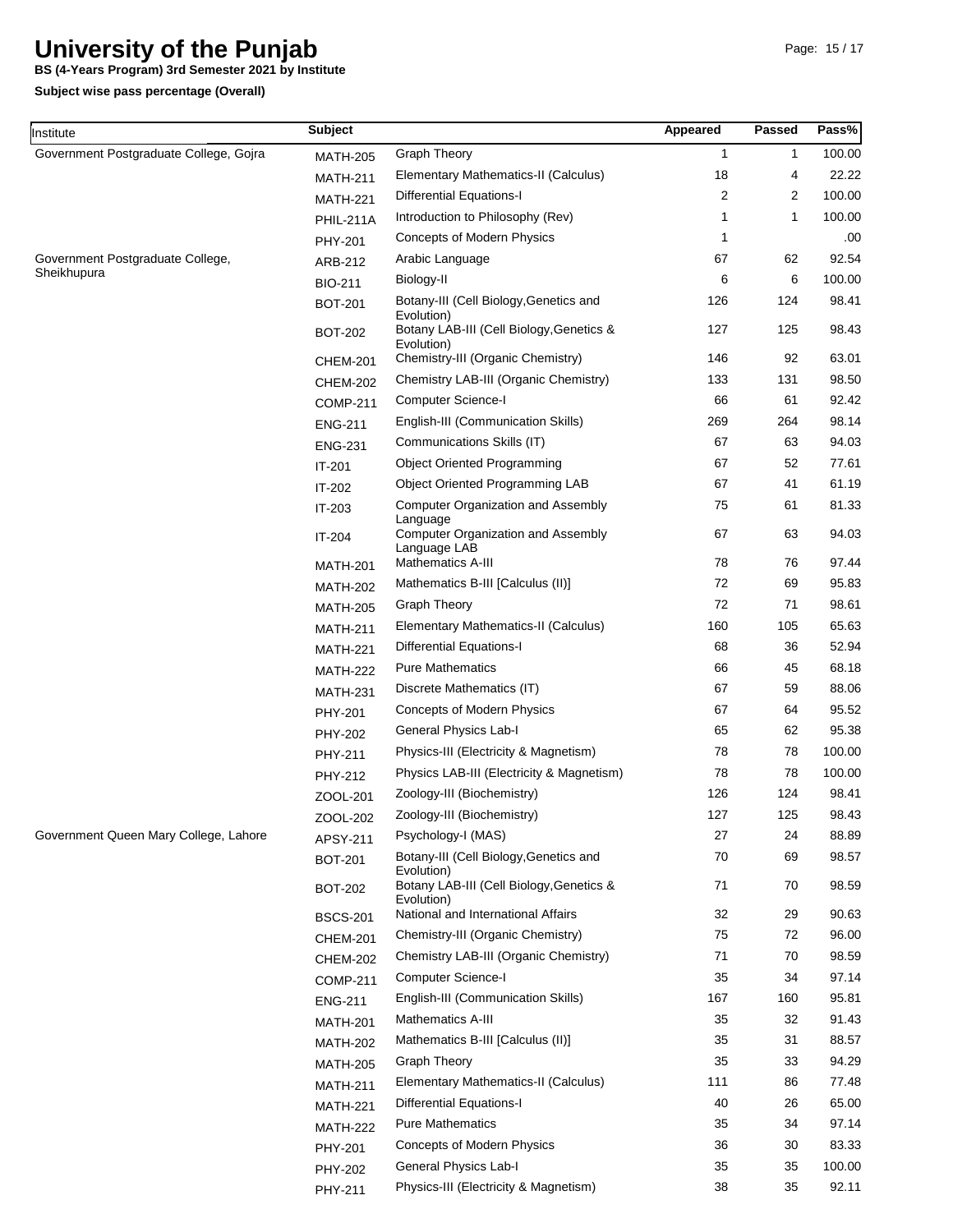**BS (4-Years Program) 3rd Semester 2021 by Institute**

| Institute                                                               | <b>Subject</b>   |                                                                                                    | Appeared | <b>Passed</b> | Pass%           |
|-------------------------------------------------------------------------|------------------|----------------------------------------------------------------------------------------------------|----------|---------------|-----------------|
| Government Queen Mary College, Lahore                                   | PHY-212          | Physics LAB-III (Electricity & Magnetism)                                                          | 35       | 33            | 94.29           |
|                                                                         | <b>POL-221</b>   | Political Science-I (MAS)                                                                          | 27       | 24            | 88.89           |
|                                                                         | <b>STAT-211</b>  | <b>Elementary Statistics</b>                                                                       | 30       | 27            | 90.00           |
|                                                                         | <b>URDU-211</b>  | <b>Functional Urdu</b>                                                                             | 27       | 24            | 88.89           |
|                                                                         | ZOOL-201         | Zoology-III (Biochemistry)                                                                         | 71       | 69            | 97.18           |
| Government Vigar-un-Nisa Post Graduate<br>College for Women, Rawalpindi | ZOOL-202         | Zoology-III (Biochemistry)                                                                         | 71       | 70            | 98.59           |
|                                                                         | APSY-231         | <b>Cognitive Psychology</b>                                                                        | 33       | 33            | 100.00          |
|                                                                         | <b>APSY-232</b>  | Environmental Psychology (Revised)                                                                 | 33       | 33            | 100.00          |
|                                                                         | ARB-201          | Arabic - III                                                                                       | 17       | 17            | 100.00          |
|                                                                         | ARB-212          | Arabic Language                                                                                    | 38       | 35            | 92.11           |
|                                                                         | <b>BBA-211</b>   | Enterpreneurship                                                                                   | 40       | 40            | 100.00          |
|                                                                         | <b>BIO-112</b>   | <b>Biology</b>                                                                                     | 33       | 33            | 100.00          |
|                                                                         | <b>BOT-201</b>   | Botany-III (Cell Biology, Genetics and<br>Evolution)                                               | 88       | 83            | 94.32           |
|                                                                         | <b>BOT-202</b>   | Botany LAB-III (Cell Biology, Genetics &<br>Evolution)                                             | 88       | 84            | 95.45           |
|                                                                         | CHEM-201         | Chemistry-III (Organic Chemistry)                                                                  | 105      | 69            | 65.71           |
|                                                                         | <b>CHEM-202</b>  | Chemistry LAB-III (Organic Chemistry)                                                              | 88       | 84            | 95.45           |
|                                                                         | <b>COMP-201</b>  | Computer-III                                                                                       | 24       | 20            | 83.33           |
|                                                                         | <b>COMP-211</b>  | <b>Computer Science-I</b>                                                                          | 29       | 27            | 93.10           |
|                                                                         | ED-303           | <b>Education in Pakistan</b>                                                                       | 17       | 17            | 100.00          |
|                                                                         | ED-312           | Psychology of Learning                                                                             | 17       | 17            | 100.00          |
|                                                                         | EDE-105          | English Language-III                                                                               | 20       | 19            | 95.00           |
|                                                                         | EDE-109          | <b>General Mathematics</b>                                                                         | 21       | 19            | 90.48           |
|                                                                         | EDE-168          | Content Elective A (Sociology-II)                                                                  | 17       | 17            | 100.00          |
|                                                                         | EDE-253          | Content Optional B (History)                                                                       | 17       | 17            | 100.00          |
|                                                                         | <b>ENG-201</b>   | English-III (Advance Communication Skills)                                                         | 40       | 40            | 100.00          |
|                                                                         | <b>ENG-202</b>   | Introduction of Literature-III (Fic.and Non-<br>Fic.)                                              | 40       | 40            | 100.00          |
|                                                                         | <b>ENG-203</b>   | Introduction to Linguistics-III (Phon & Eng.<br>Phon)                                              | 40       | 39            | 97.50           |
|                                                                         | <b>ENG-211</b>   | English-III (Communication Skills)                                                                 | 192      | 183           | 95.31           |
|                                                                         | <b>ENG-231</b>   | Communications Skills (IT)                                                                         | 38       | 36            | 94.74           |
|                                                                         | HR-211           | Human Resource Management                                                                          | 75       | 75            | 100.00          |
|                                                                         | <b>ISE-201</b>   | Contemporary Muslim World                                                                          | 17       | 17            | 100.00          |
|                                                                         | <b>ISE-202</b>   | Figh-I                                                                                             | 17       | 17            | 100.00          |
|                                                                         | <b>ISE-203</b>   | <b>Islamic History</b>                                                                             | 17       | 17            | 100.00          |
|                                                                         | $IT-201$         | <b>Object Oriented Programming</b>                                                                 | 41       | 27            | 65.85           |
|                                                                         | IT-202           | <b>Object Oriented Programming LAB</b>                                                             | 38       | 11            | 28.95           |
|                                                                         | IT-203<br>IT-204 | <b>Computer Organization and Assembly</b><br>Language<br><b>Computer Organization and Assembly</b> | 41<br>38 | 31<br>36      | 75.61<br>94.74  |
|                                                                         |                  | Language LAB<br>Elementary Mathematics-II (Calculus)                                               | 153      | 88            | 57.52           |
|                                                                         | <b>MATH-211</b>  |                                                                                                    |          |               |                 |
|                                                                         | <b>MATH-221</b>  | <b>Differential Equations-I</b><br><b>Pure Mathematics</b>                                         | 29<br>29 | 27<br>27      | 93.10<br>93.10  |
|                                                                         | <b>MATH-222</b>  |                                                                                                    |          |               |                 |
|                                                                         | <b>MATH-231</b>  | Discrete Mathematics (IT)<br>Introduction to Philosophy                                            | 38<br>33 | 36<br>33      | 94.74<br>100.00 |
|                                                                         | <b>PHIL-211</b>  | Introduction to Philosophy (Rev)                                                                   | 65       | 63            | 96.92           |
|                                                                         | <b>PHIL-211A</b> |                                                                                                    | 31       | 29            | 93.55           |
|                                                                         | <b>PHY-201</b>   | Concepts of Modern Physics<br>General Physics Lab-I                                                | 29       | 27            | 93.10           |
|                                                                         | <b>PHY-202</b>   | <b>Elementary Statistics</b>                                                                       | 25       | 23            | 92.00           |
|                                                                         | <b>STAT-211</b>  | Shairi Isnaaf - Taruf o Tafheem-II                                                                 | 24       | 22            | 91.67           |
|                                                                         | <b>URDU-201</b>  | Adabi Istalahaat                                                                                   | 24       | 22            | 91.67           |
|                                                                         | <b>URDU-202</b>  |                                                                                                    |          |               |                 |